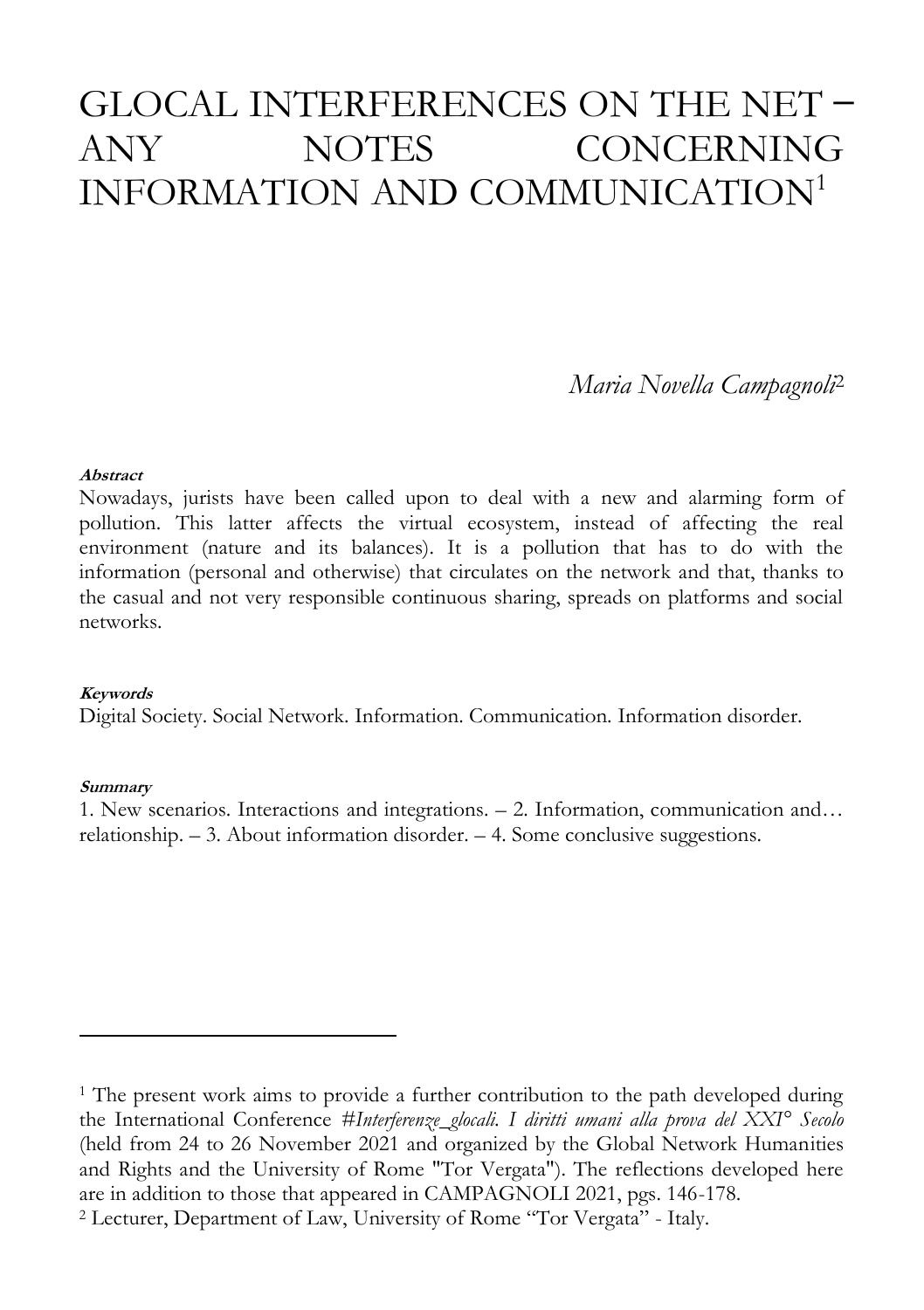### 1. NEW SCENARIOS. INTERACTIONS AND INTEGRATIONS

Among the countless "glocal interferences", which in recent decades have contributed to redesigning the geo-political structures inviting us to rethink social scenarios and legal institutions, special attention cannot but be reserved for the various issues related to the affirmation of the so-called *Digital Age*<sup>3</sup> and, in particular, to the multiple repercussions that the emergence of ICT, the advent of the Internet and the development of the various social networks have entailed, both on the retrieval and dissemination of information, and on the approach to communication, of which – as we will try to emphasize here – there is the risk of losing the most important and authentic meaning.

Even before thinking about the peculiarities of digital information and reflecting on the changes in a communication conveyed by technological interfaces, however, it is useful to briefly emphasize three elements that – in addition to being decidedly important in the identification and description of the digital universe *tout court* – they prove to be functional to the articulation of subsequent reflections. In order, these are:

a) the substantial distinction that is given between technique and technology, which, although it tends to be little considered, in reality, represents the first and the essential starting point to fully grasp

 $\overline{a}$ 

<sup>&</sup>lt;sup>3</sup> An icastic expression with which we refer to a "new epoch in the history of man" marked by the changes brought about by the advent and diffusion of technology in every area and dimension of the living. See BENANTI 2020.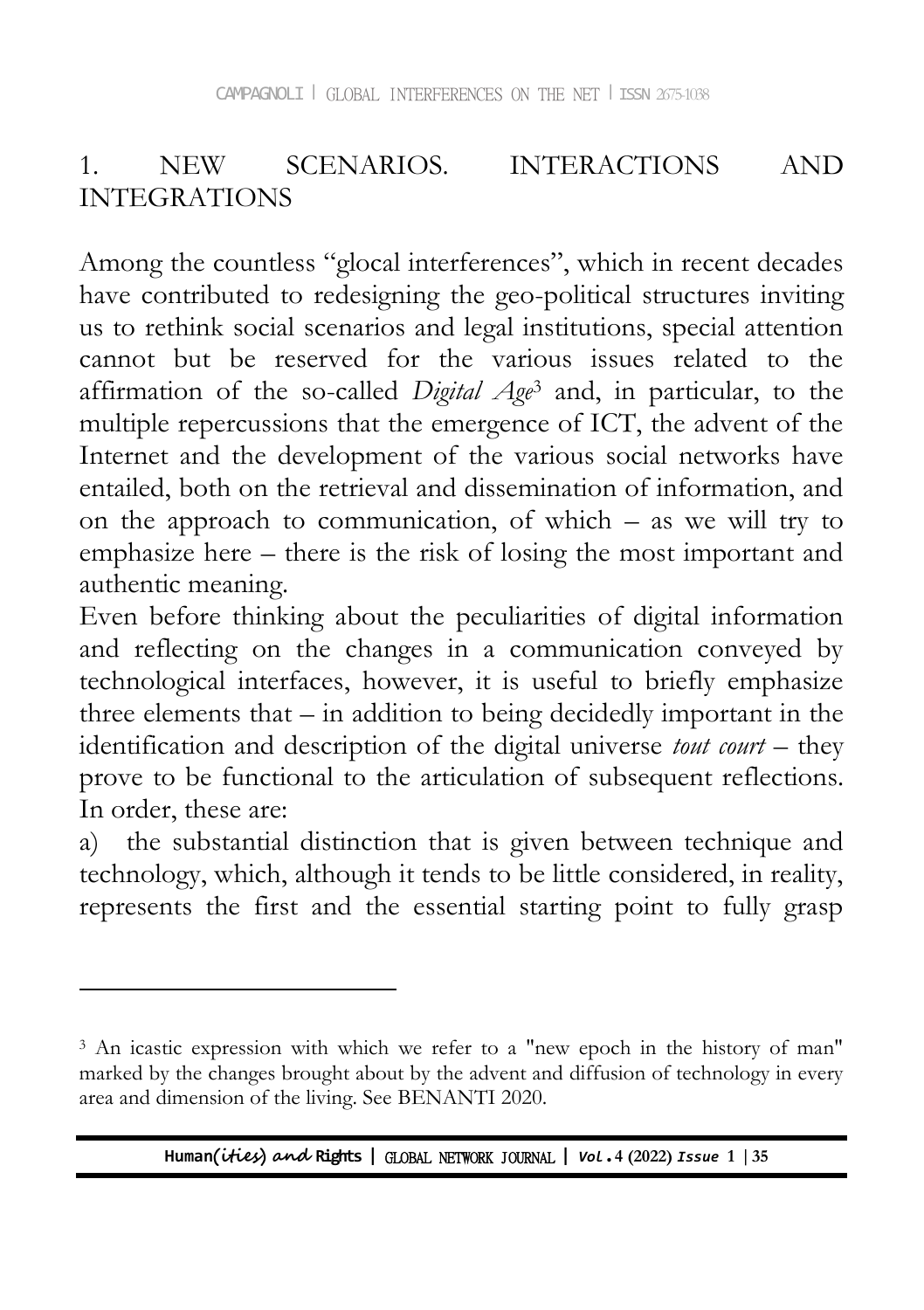those fundamental aspects that distinguish the technological apparatus from the object *strictu sensu* understood;

b) the characteristics that identify the *cyberspace*<sup>4</sup> and, with it, that singular environment made of fleeting contacts and incessant exchanges of data and information that is created within the Network and in all platforms and apps;

c) the particular relationship – marked not only by interaction, but also, and above all, by integration – that is created between man and the apparatus he uses.

The analysis of these three factors will allow us to grasp the scope of that revolution – which we have witnessed in recent years and in which we are still immersed – which has been marked: *i)* the appearance of the *World Wide Web* (conceived and designed essentially to activate and facilitate reticular contacts); *ii)* from the transition from *Web 1.0* (still substantially attributable to the macrocategory of media *for the masses*: that is to say, the media *aimed at the masses* and in which there remained several limitations in the access, creation and dissemination of content by the *users/netsurfers*) to *Web 2.0* (*Participatory Web*, with which the era of the *mass media* has finally begun: vectors within reach of anyone who has access to the Net and thanks to which users / *netsurfers* can, depending on the cases and situations, spread any type of information, determining a shift and a continuous confusion of plans and roles, that of creator and user, that of writer and reader); *iii*) from the advent of *Internet of Things (IoT)*, the network of devices that interact with each other (often even without any need for human intervention) and in which

 $\overline{a}$ 

<sup>4</sup> For an exhaustive description – oltreché originale e suggestiva – del Cyberspace, reference to the ever-current reconstructions of AMATO MANGIAMELI 2000.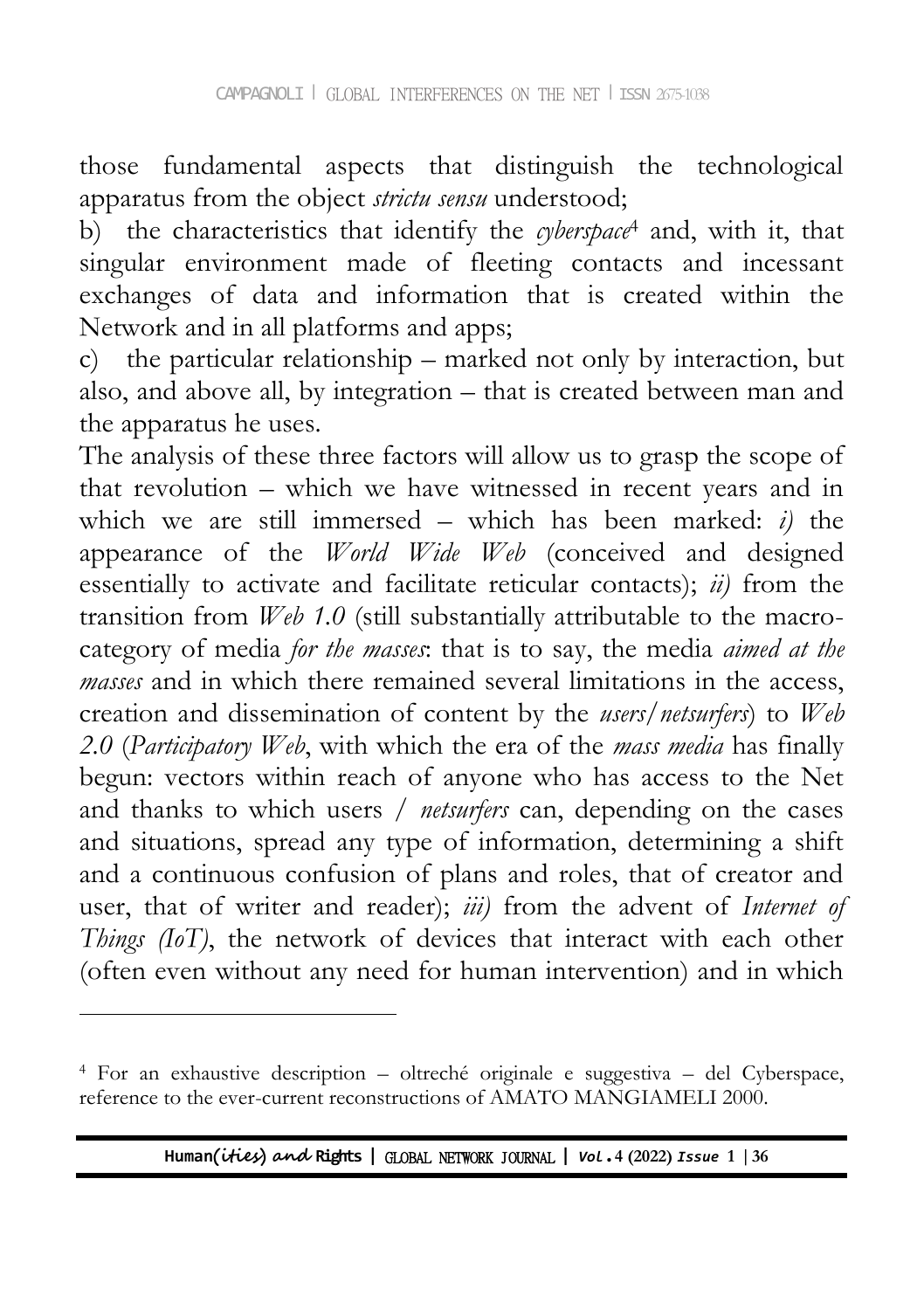the processing of information and data is now completely automated.

a) In the first place, it is necessary to dwell on the difference between technique and technology, which brings with it a radical change of *Weltanschauung*. With regard to technique – both, recalling what Plato already narrated in the *Protagora*<sup>5</sup> (when he speaks of the birth of mortal races and, in particular, of the gifts that Prometheus gives to men, identified, precisely, by technique and fire), both, referring to the well-known definition given by Aristotle in the *Metafisica*<sup>6</sup> – we can say that it is a form of practical knowledge, which implies the exploitation of objects already available in nature or manufactured as needed, whose purpose is essentially to extend and increase the scope and effectiveness of human action. Hence, the almost unanimous reading according to which technology, on the one hand, would arise from the need to respond to the shortcomings and limitations of man<sup>7</sup> and, for the other, it would be nothing more than the result of the innate ability of the human to continuously adapt his behaviors and – thanks to ingenuity and imagination – to transform objects into tools for efficiency and strengthening of his actions.

It is essential to clarify immediately that, compared to technology, technology does not stand out so much in terms of quality and quantity of the support that is provided to man, but because, with it, an authentic change of perspective is realized and a new paradigm is imposed. In particular, with the advent of technology, we are

 $\overline{a}$ 

<sup>5</sup> PLATONE 2001, 321a-322a

<sup>6</sup> ARISTOTELE 2009, I, I, 981 a, 5-981 b 25.

<sup>7</sup> And it is in this sense, for example, that he describes it GHELEN 2010.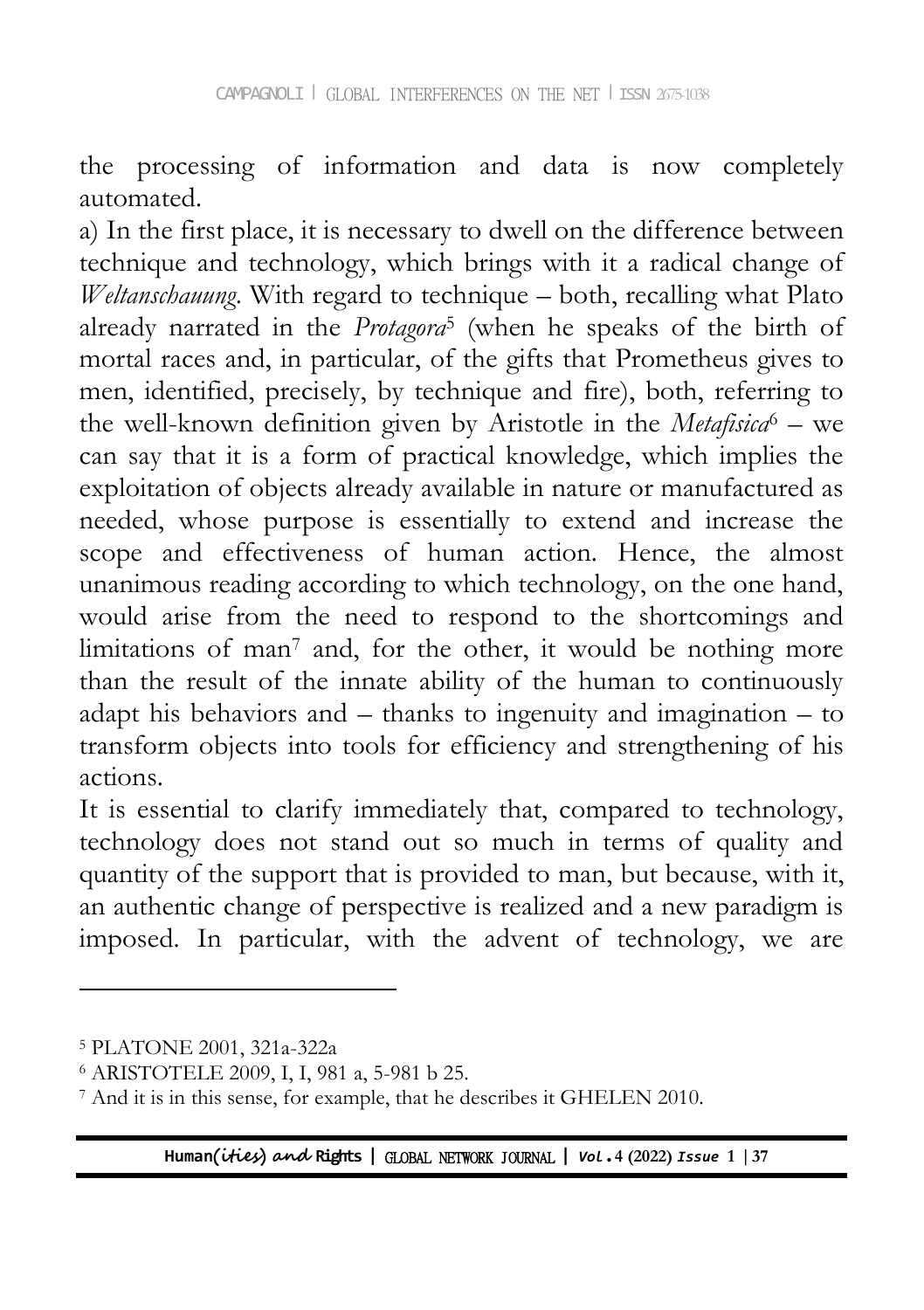witnessing the convergence of several techniques, which are connected and mutually coordinated with each other in order to form a completely new system, capable of guaranteeing a faster and more effective achievement of the initial objective. It should be noted: the leap from technology to technology does not simply achieve a sort of qualitative and quantitative *upgrade* (the result, precisely, of the combination of several forms of knowledge), but opens the way to the emancipation of technological apparatuses with respect to the need for *input* and control by the human<sup>8</sup> . A distinction – this between technique and technology – that pending a reflection on information and communication within the Net, is certainly functional to grasp the genesis of all those mysterious automatisms, which, today, mark the silent and elusive progress of algorithms<sup>9</sup> .

b) Secondly, it is necessary to look at those founding elements that characterize cyberspace and the world of the many platforms that we not only use to carry out most of our activities (work, personal, play, sports, etc.).<sup>10</sup>, but that entertain us by catalyzing a significant slice of our time. To identify the salient features of the digital *habitat* are:

<sup>8</sup> And it is, clearly, within this different perspective that not only machine learning but also the new horizons of robotics are inscribed. Emerging themes and issues on which I refer to the extensive and acute reconstructions of AMATO MANGIAMELI 2015; 2020. <sup>9</sup> Emblematic, in this sense, is the action of *PageRank* (an algorithm that through a series of mathematical calculations selects the pages that must be shown first in the face of a Google search), to that of *Adwords* (algorithm that chooses the ads to be published based on the memory of the e-mails, the pages visited, the interests expressed and / or the most used services) and, last but not least, the *modus procedendi* of *News Feed* (algorithm that keeps track of stories by classifying shares).

<sup>&</sup>lt;sup>10</sup> Paradigmatic on the point, as observed by SPITZER (2017, p. 18): "Do you feel alone? – Why aren't you on Facebook? / Single? – Why don't you try online dating? / Problems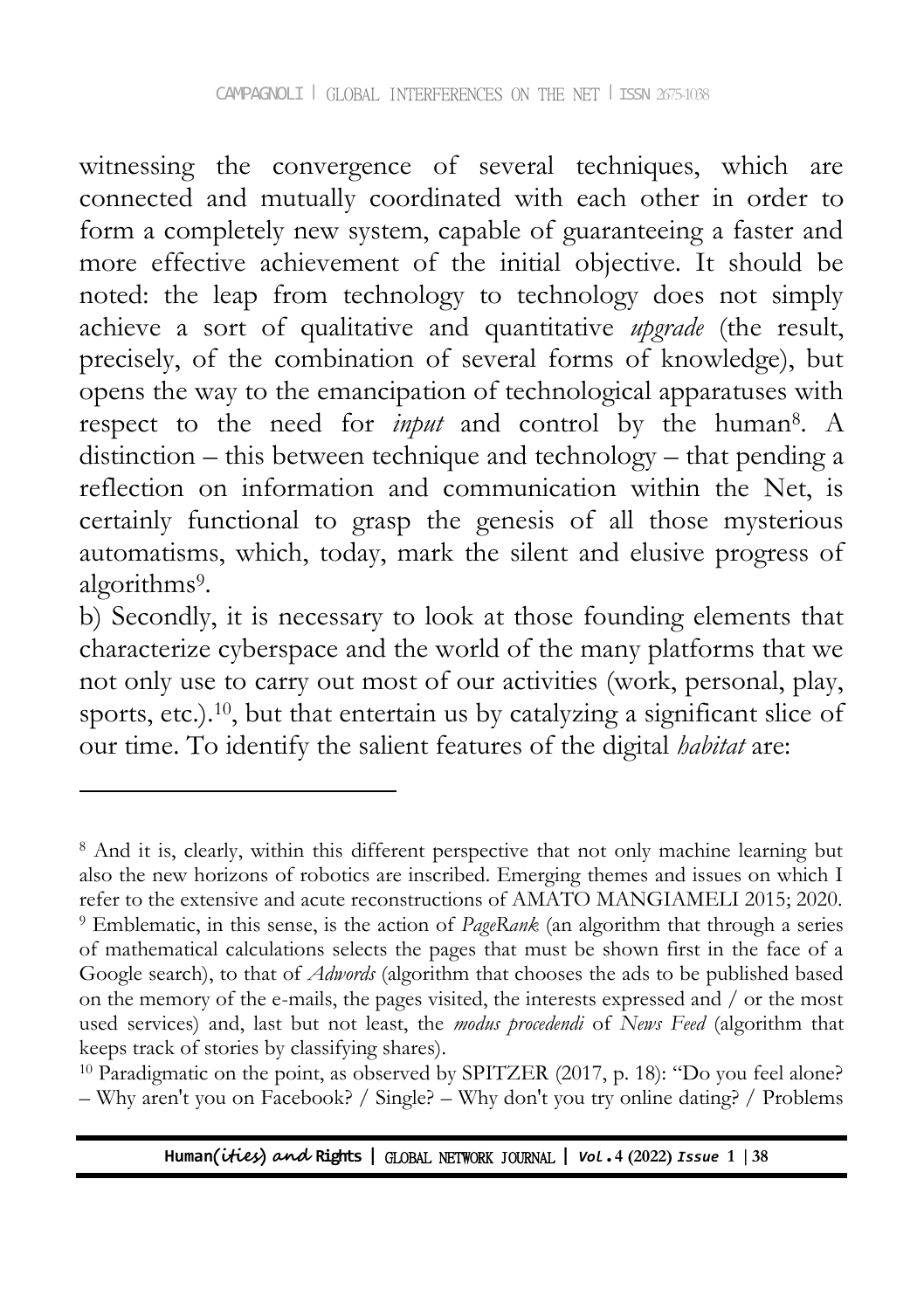The *de-territorialization*11, i.e. the total absence of a territory, the lack of a physically determined place to refer to. That is why, online all spatial and temporal distances lose their meaning and are reset, supplanted by a virtual reality within which everything (*a fortiori information!*) is not only potentially simultaneous and ubiquitous, but is also extraordinarily permanent<sup>12</sup> and autonomously itinerant<sup>13</sup>;

 the *de-centralization*, i.e. what is often referred to as the *acephalia* of the Net<sup>14</sup>, due to the lack of a center of government-control and the substantial and indistinct leveling between the center and the periphery, that is, between what is internal and what is external, but also, between what is private and what is public. Paradigmatic of this continuous reversal of perspectives and roles, are the *Möbius ribbon* (geometric figure in which the inner side is not distinguishable from the external one) and the *hypertext* (made of continuous references and infinite references, thanks to which the reader and the writer not

-

at school? – You just need the right App to study!  $\ell$  Do you want to recover the line? – Don't have the Diet App yet? / Don't have time? – Put your agenda on the cloud! / Sick? – Watson helps you in diagnosis and therapy! / Hunger? – From fast food to gourmet recipes: all online! / No money? – Online credit is faster than any other bank! / Are you listless? – Try the right motivational App! / Do you spend too much time on your smartphone? – All you need is an App for automatic shutdown!".

<sup>11</sup> On the de-territorialization and its link with virtualization, the reference to the reconstructions of LÉVY (1997); and SERRES (1994), according to which we are projected into a completely peculiar dimension "out of", as it lacks spatial collocation.

<sup>12</sup> With regard to the singular (and sometimes very uncomfortable) permanence that the Net and social platforms give to any information that is entered into them, I refer to what was observed by ZICCARDI 2007.

<sup>13</sup> On the tendency that data and all digitized information (whether textual or visual) have to "migrate" from platform to platform I allow myself to refer to CAMPAGNOLI 2020.

<sup>14</sup> Acephalia that we find in the rhizome on which – first – they placed the accent DELEUZE, GUATTARI 1975; 1977; 1987.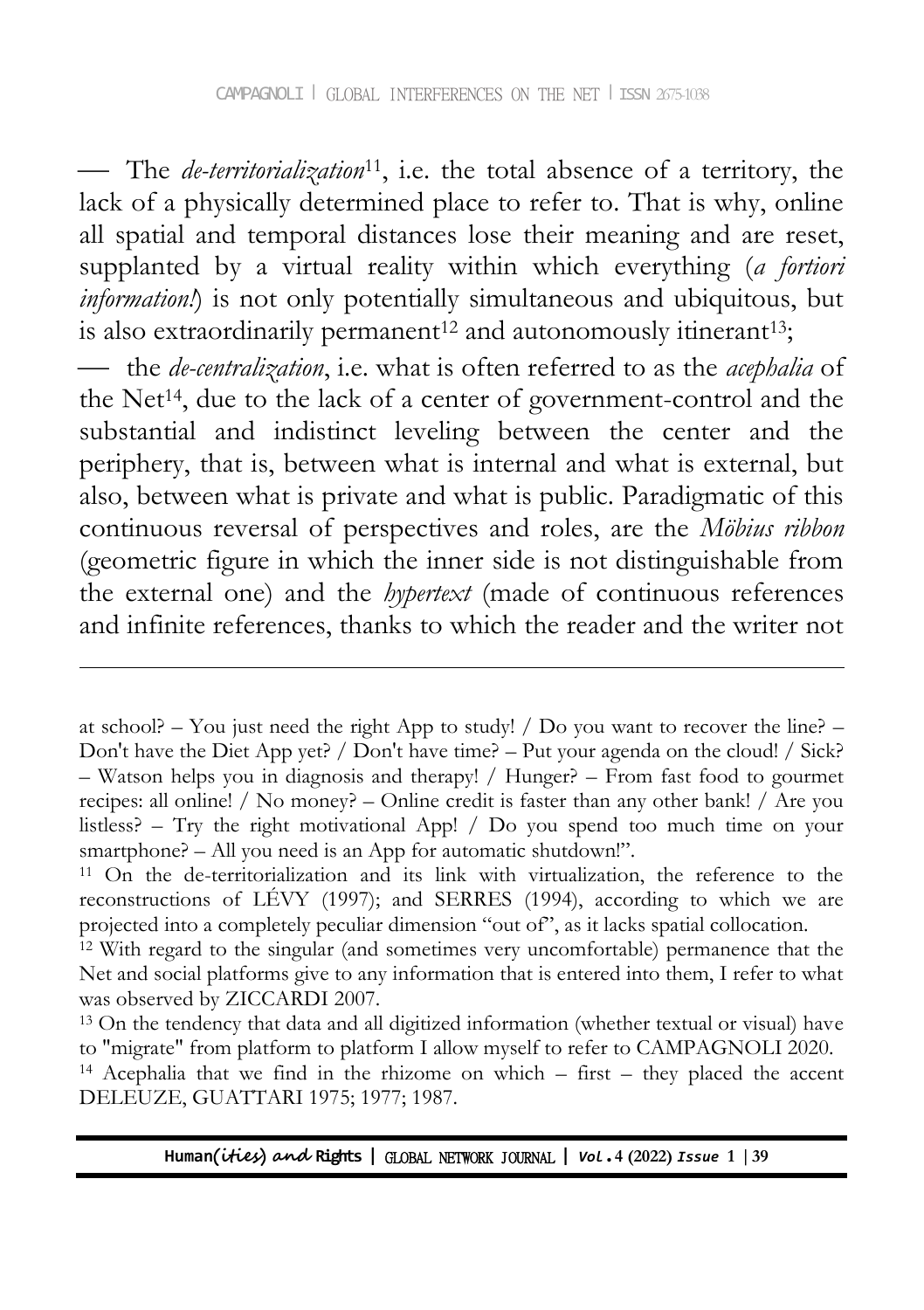only alternate but cooperate incessantly in the writing/reading of a document that is always potentially different);

 the *date-vigil*, one of the most disturbing and problematic aspects of the Net, due to the development of an unprecedented form of control (continuous, automatic and, sometimes, even involuntary), based on the collection and analysis of the myriads of digital *breadcrumbs* that we completely unconsciously disperse at every access and / or activity carried out online. Crumbs, which – as he noted Bauman<sup>15</sup> – they really say a lot about us, so much so as to allow the faithful mapping of our propensities, our orientations, our needs, and to offer valuable spies for the elaboration of social engineering strategies<sup>16</sup>. Traces that, moreover, once extrapolated examined, decomposed, combined and reaggregated, allow the formation of the so-called Big Data<sup>17</sup>.

c) Thirdly, specific attention must be paid to the implications and potential consequences due to the progressive shift from the

<sup>15</sup> "every time I enter the Amazon site I am greeted by a series of titles 'selected especially for you, Zygmunt'. Given my previous book purchases, there's a very good chance that those tips are a temptation [...] and that's usually the case! Obviously, thanks to my inadvertent but obedient collaboration, Amazon's servers now know my preferences and hobbies better than I do. These suggestions no longer appear to me as advertising, but as a friendly help in moving in the jungle of the book market. Thank you, and every time I buy a book, I pay to update my preferences in the Amazon archives and thus infallibly orient my purchases [...]" (BAUMAN, LYON 2015, pp. 115-116).

<sup>16</sup> It is within this framework that the so-called *nudge theory* has developed. The theory of the sting designed to improve the well-being of people through the underground manipulation of their decisions by means of what are defined as gentle (unconscious, underground) drives (solicitations). See THALER, SUSTEIN 2014. With regard to the Italian panorama, I refer to AMATO MANGIAMELI 2017a; 2017b; VIALE 2018. <sup>17</sup> See KUTZ 2013; VAN DIJCK 2014; DEUTSCH 2015; LYON 2018; BRUNTON, KUTZ 2019; A.C. AMATO MANGIAMELI 2022.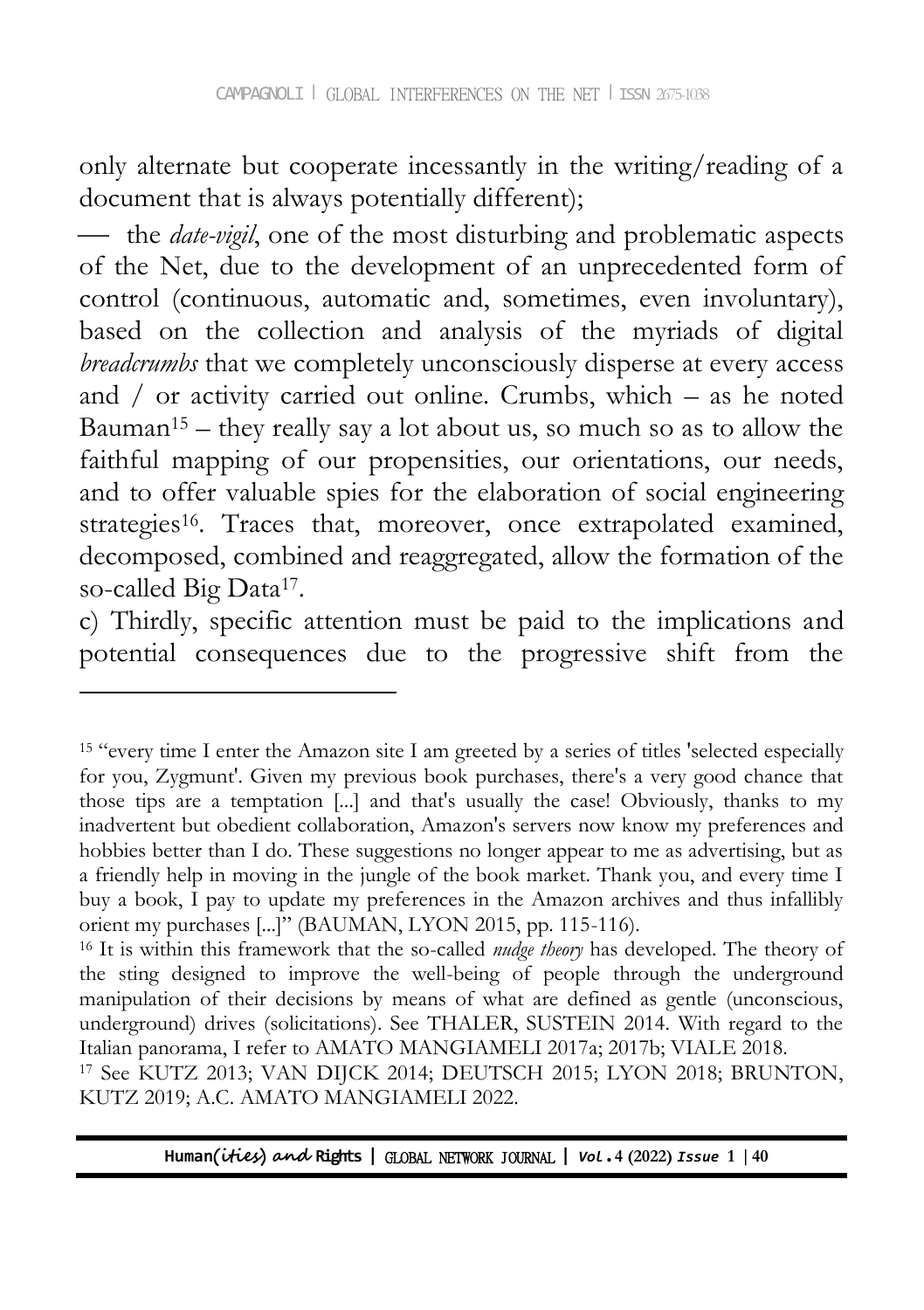interaction between man and technology (where the parts are related but, in any case, distinct *man-technology*) in favor of a different relationship given by the integration of man with his own technological apparatuses.<sup>18</sup> (where the related parts tend to become an indistinct whole *man+technology*) <sup>19</sup>. It must be said immediately that the integration between man and his apparatus (apparatuses) is the result of a fusion of planes (digital/real, online/offline), but, simultaneously, it is also the index of something deeper, as a spy of that increasingly symbiotic relationship that man develops with the apparatuses that accompany him in everyday life and that has been intensifying as the devices have evolved and have modified, both in functions and performance, as well as in structure and portability. Paradigmatic in this sense, is the transformation that over the years has affected the personal computer, which, from a tool designed to remain in a circumscribed place such as our desk (*desktop*) and that, also for this reason, remained outside the private and intimate aspects of existence, at first, it turned into an object suitable to be moved easily and to be placed on our lap (*laptop*) and, subsequently, it took on even more agile and functional features to accompany us constantly, so much so that it turned into a *wearable* device. And it is also to this different way of being and presenting the computer that we owe its growing proximity and its increasingly dense integration with our personal life. Obviously, this is an integration that does not

 $\overline{a}$ 

<sup>&</sup>lt;sup>18</sup> With regard to integration with our apparatuses, I refer to CAMPAGNOLI 2020a, particularly pp. 246-248.

 $19$  It is obligatory to refer to the classic – but still significant and current – reflections of TURKLE 1995, 2011, 2015. Still on this point, please see: FLORIDI 2017, 2020; PACCAGNELLA 2020; CANTELMI, CARPINO 2021.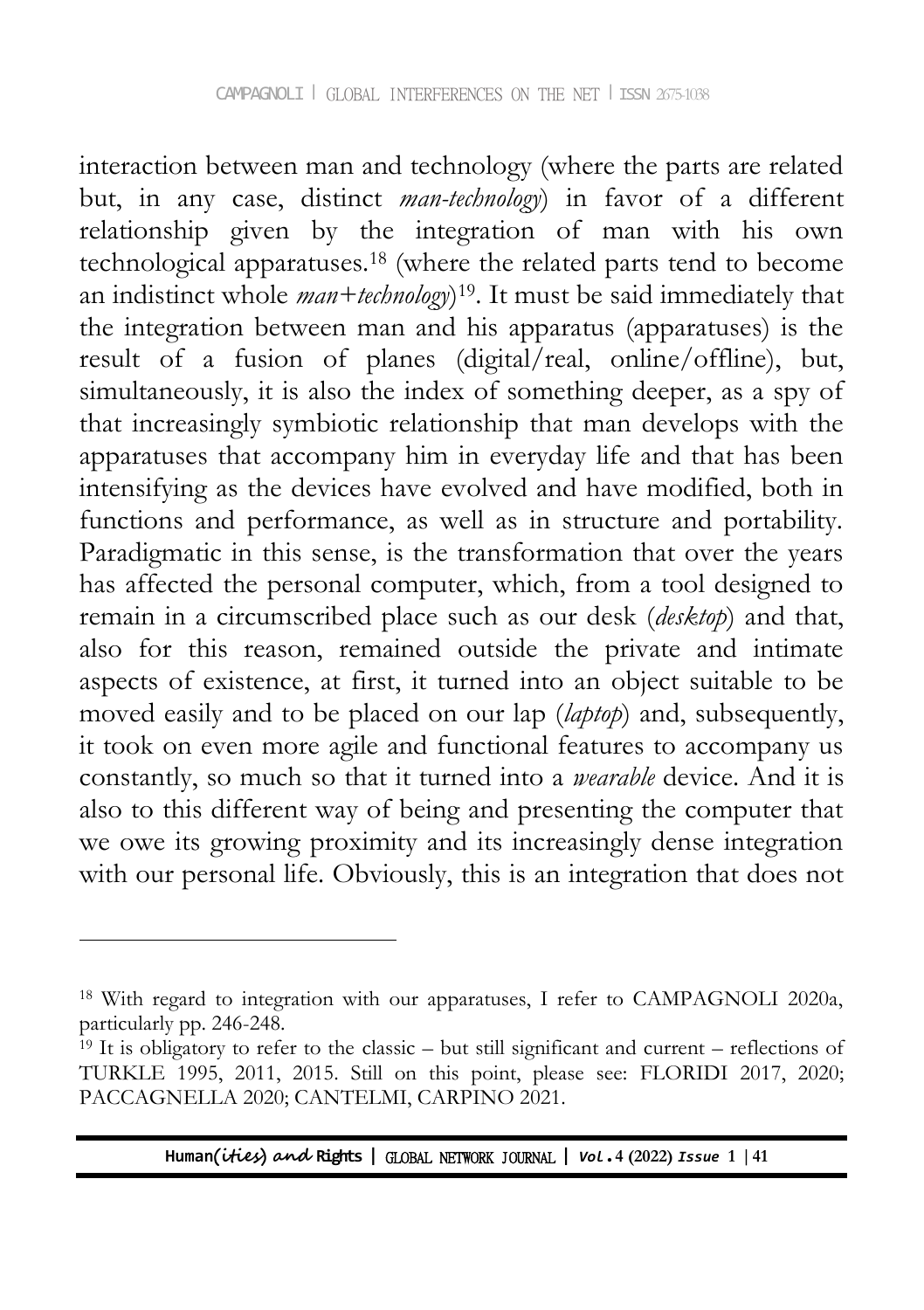only concern the PC, but all the indispensable *devices* that, by now, accompany us in the execution of daily activities. An integration – this – that has not only practical implications, but that significantly conditions our behavior from various points of view. Not only – as is intuitive – in the mixing and compression of spaces and times (work and play, public and personal), but also with specific regard to the possible propensity to adopt dysfunctional behaviors, exactly as happens in the case of information pollution or communications disorders.

## 2. INFORMATION, COMMUNICATION AND… RELATIONSHIP

Against the background of the nodal aspects of the Web and thedigital *habitat*, here quickly recalled, it is possible to reflect on information and, above all, on communication *on the Net,* taking care to underline the possible critical issues due to the migration from the analog dimension – in which *face-to-face* communication is the master – to the digital dimension – in which the interaction is mediated by the use of the *interface*.

As a preliminary point, it is useful to highlight a fundamental ambiguity, given by the fact that – probably also due to the wide use of the acronym ICT (*Information and Communication Technology*) – there is a tendency to put information and communication on the same level, proposing them as synonymic activities. It is no coincidence that in spoken language very often these terms are used in a completely undifferentiated way. It goes without saying that as long as this interchangeability remains confined to the linguistic level,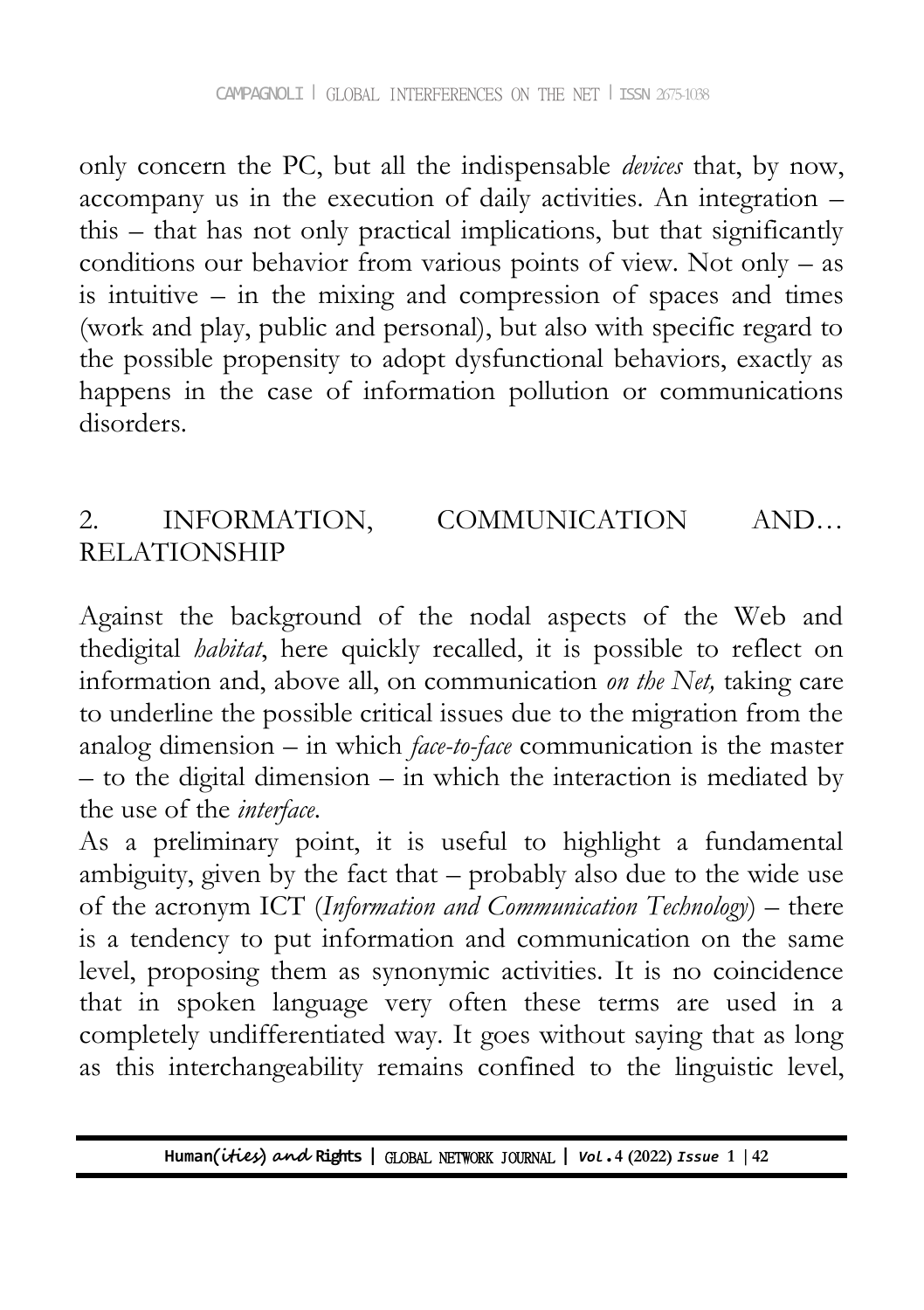almost nothing happens. On the contrary, several questions can arise when – in adherence to a purely scientific-mathematical reading<sup>20</sup> – this interchangeability is also extended to the conceptual level, generating a possible debasement of the first (that is, of communication) in favor of the second (that is, of information). In this second case, clearly, what is at stake is not, neither the quantity of messages/data transmitted, nor less than ever the type of protocols/registers used, but the ontological value of communication, which – as Aristotle already warned – is intimately connected to the *logos* and that, for this reason, it embodies the activity most proper to the human being  $21$ . An activity that  $$ contrary to what can be said with reference to information – cannot be entirely entrusted to artifacts and their many interfaces, unless we accept to incur a conceptual aporia and a progressive loss of value and meaning of communication itself.

If so, it is evident that it is not at all risky to argue that today – in the era in which natural and artificial plans and languages overlap and in which networks have become the main vectors of our interactions – communication needs more than ever to be restored to its original value and requires to a certain extent "saved" by the possible flattening with information. To move in this direction, however, it is essential to keep in mind that  $-$  beyond what may be the suitability to transmit any kind of message, a suitability that the act of communicating shares with that of informing and that can be

<sup>20</sup> I am thinking in particular of the studies of SHANNON e WEAVER (1983). Studies that, to some extent, refer to the much more illustrious contribution made to cybernetics by WIENER (1968; 1967).

<sup>21</sup> ARISTOTELE 2016, I, 1253 a, 9-10.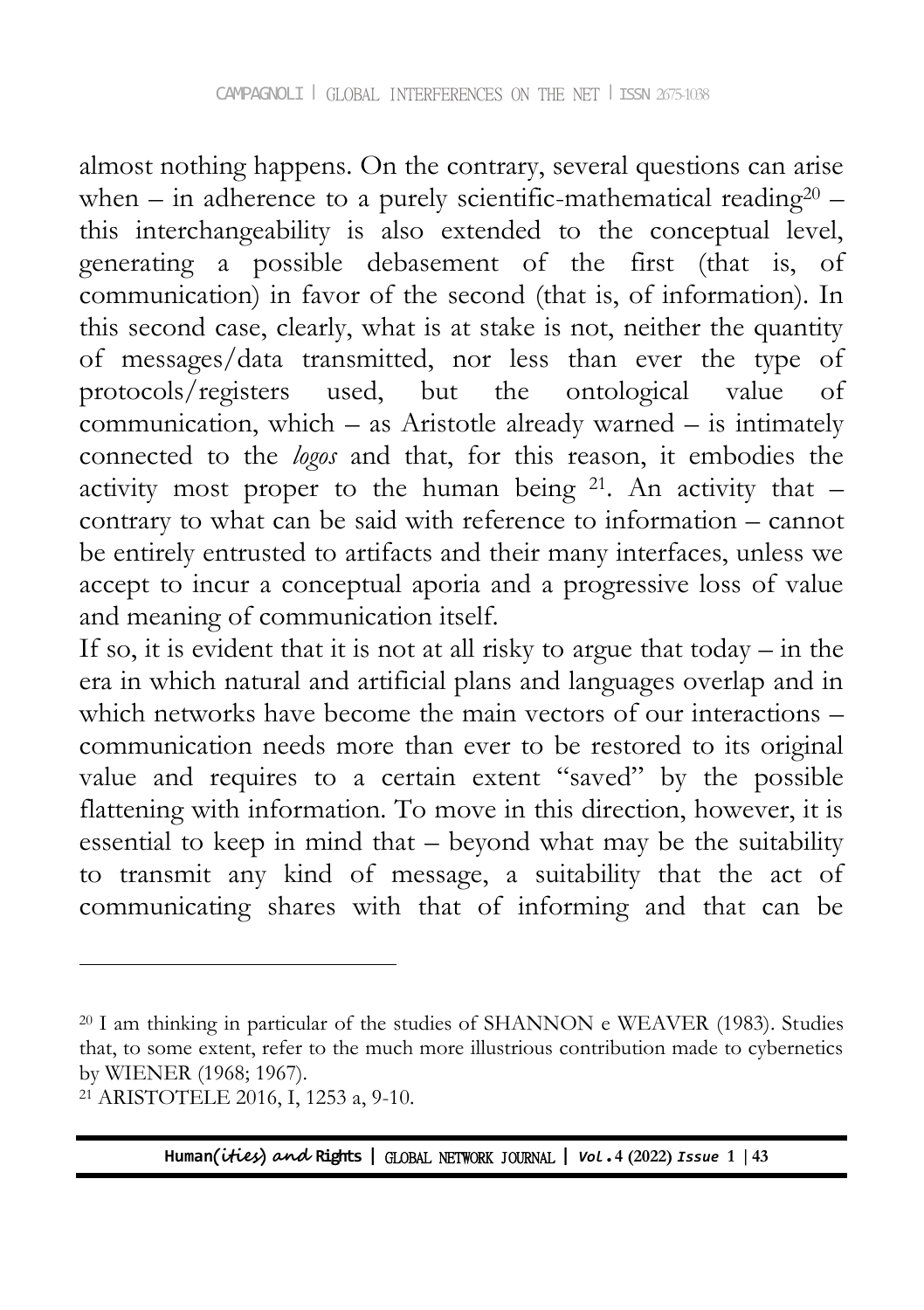replicated in a machine key – the authentic value of communication on which the Stagirite in *Metaphysics* emphasizes is inextricably connected to the anthropological dimension and, in particular, to that ontological relationality that characterizes man with respect to all other living beings.

In this perspective, it is very interesting to underline that the relational value of communication emerges clearly from a first etymological investigation. Suffice it to say that the word communication has its root in the Latin lemma *communicatio* which, literally, means "to set apart", "to make someone else participate" in something that one owns (or that one knows). Endowed with the same root as the word community (*communitas*) and made by *com* (together) and *munia*/*munera* (gifts), communication alludes in itself to the possibility of pooling and sharing something. This meaning shines through well from the German formula *Mitteilung*, which immediately recalls the idea that communicating always means sharing something (a message, a content, a value). Hence, various hermeneutics: that of communication as *sharing of gifts*, that of the *gift of* communication, and, last but not least, that of communication as the creation of a context of sharing – the *communicative plexus* – within which each *speaker* is always an *interlocutor*. Partially different hermeneutics, but which in addition to not excluding themselves, are complementary, since  $-$  in fact  $-$  they all contribute to reaffirming the idea that communication in order to be able to effectively realize itself always requires the relationship and the continuous and reciprocal exchange with the other/others. Quite different from what, on the other hand, can be said about information, which can be drawn even in absolute solitude and without necessarily having to exchange between the sender and the recipient of the message.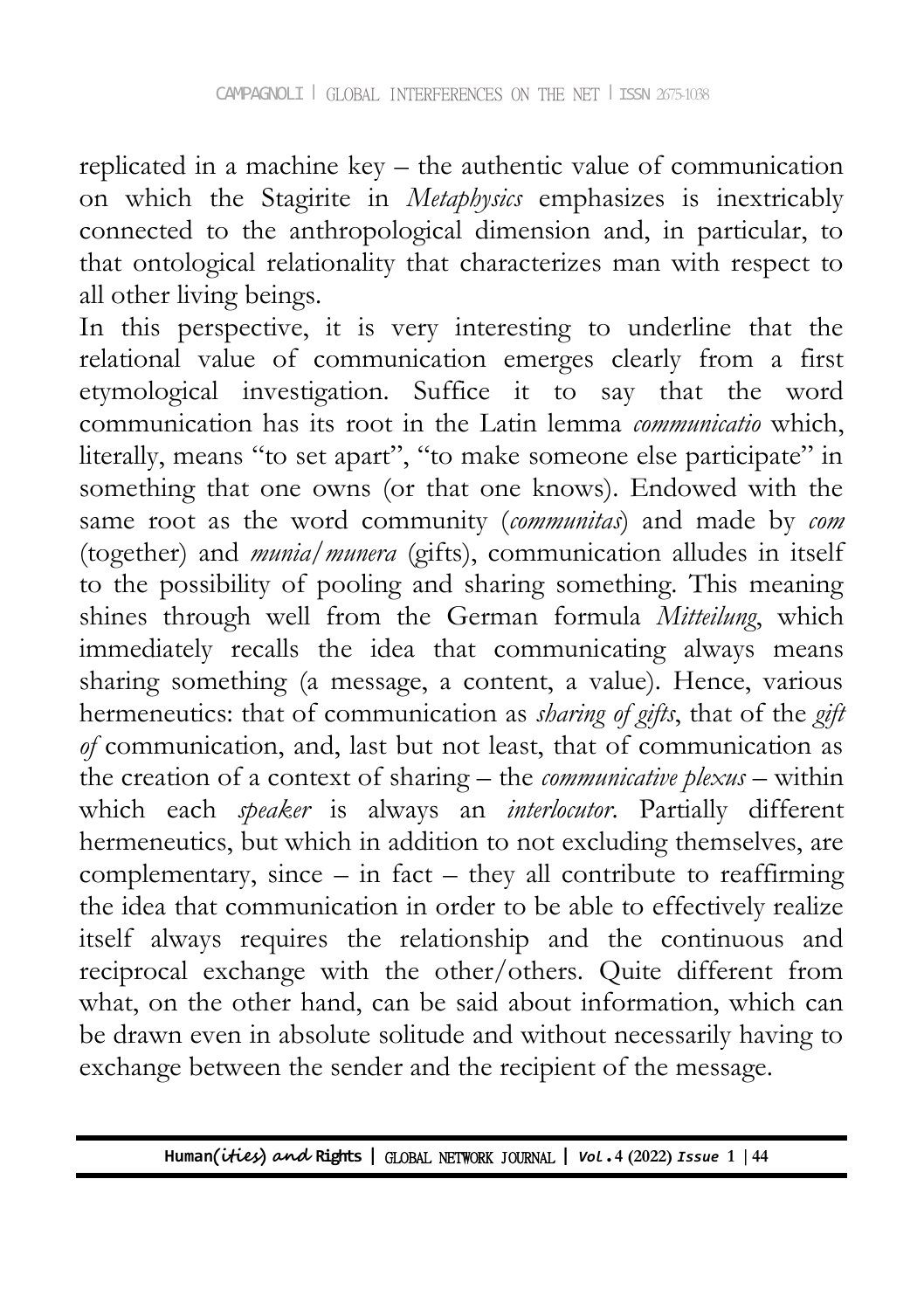Once the distinction between the action of informing (as a cold and non-participatory transmission of a content) and the action of communicating (as a relational participation of something with someone with whom one is called to interact) has been clarified and the essential link that binds the communicative dimension to the anthropological-relational one has been highlighted, it is necessary to reflect on the way in which an improper and/or not fully conscious use of ICT and new networks can negatively affect communication (demoted to information, or mere simulacrum of itself)<sup>22</sup> and, consequently, also on interpersonal relationships<sup>23</sup>.

It is important to reiterate immediately that, although they have been designed for the precise purpose of overcoming the limitations and difficulties typical of *face-to-face* interaction, social networks are (and remain) tools and, in particular, technological intermediation devices, which – just like any *medium* – stand between the speakers (and, more correctly, between the digitants)24, risking not only to alter the anthropologically irreplaceable experience of the encounter with the other, but also to replace it with a substitute and counterfeit indirect perception. That is, with a perception that – as Byung-Chul Han

-

<sup>22</sup> See IANNELLI 2011; MENDUINI, NENCIONI, PANOZZO 2011.

<sup>23</sup> On this point, in addition to the significant and best known reflection of TURKLE (2019), very interesting also the reconstructions of SPITZER (2017) e di LOVINK (2019).

<sup>&</sup>lt;sup>24</sup> "Being digital [...] it means being what our fingers leak about us through the screen" (PRAVETTONI 2002, p. 46).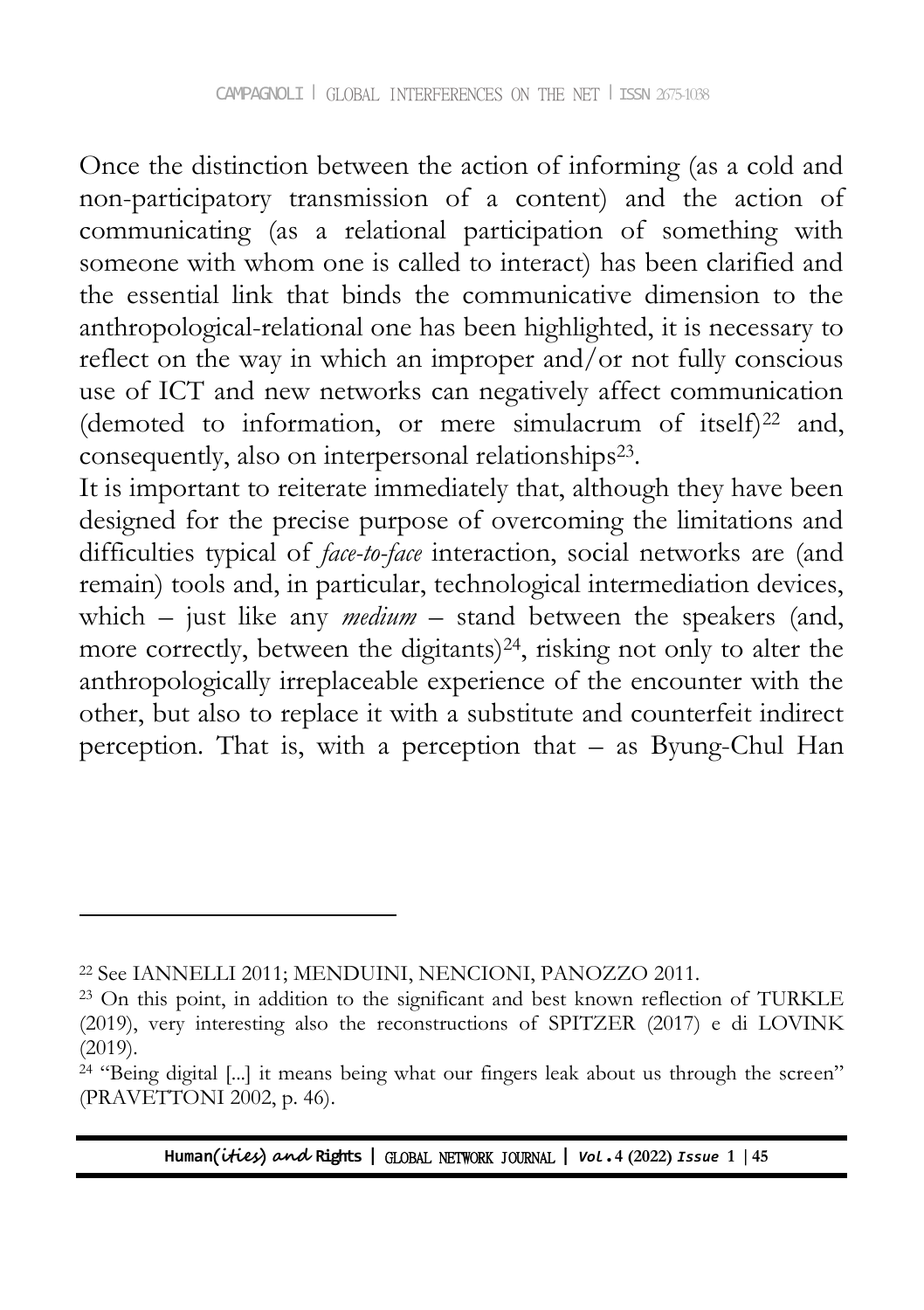points out – in addition to not always being truthful, cannot be considered, neither dialogical nor relational<sup>25</sup> .

In detail, online and on the various networks, the risk of losing the dialogicity and veracity of relationships is attributable to the mutual combination of some factors that we could define as structural.

1. First of all, it must be said that usually the various networks – instead of becoming a vehicle for that dialogue (in the sign and in respect of the *logos*) – tend more than anything else to encourage the use of disengaged and imaginative *role-play games*<sup>26</sup> *.* Games and farfetched masks, which however (and this is the problem!) have no connection with real roles<sup>27</sup>. That is, with those fundamental roles of which Simmel was the first to be<sup>28</sup> and Mead<sup>29</sup> underlined the inevitable implications in the participation and development of social communication <sup>30</sup>. As proof of the existence of a widespread incentive to camouflage, just remember the tenor of the welcome messages that welcome the user to his access to the platforms: from the friendly question that accompanies every entry on Facebook inviting to tell something about himself (*What are you thinking?*), to

<sup>&</sup>lt;sup>25</sup> "The Internet does not manifest itself today as a space for shared and communicative action. Instead, it is reduced to a showcase of the self in which advertising is made above all to oneself [...]. Una *réclame* [che] non ascolta" (HAN 2017).

<sup>26</sup> TURKLE 1995.

 $27$  Roles that in the field of sociological studies – despite the variations and differences of the case – are usually divided into three broad categories: 1) the *primary or basic* roles (parent, child, brother / sister, grandfather / a, uncle / a); 2) *cultural* roles (Italian, European, Catholic, environmentalist, activist, affiliated to a certain party, etc.); 3) *social roles* (architect, professor, housewife, etc.).

<sup>28</sup> SIMMEL 1910, pp. 372-391.

<sup>29</sup> MEAD 1934.

<sup>30</sup> Still on the subject, the studies of MERTON (1949) e di LINTON (1936).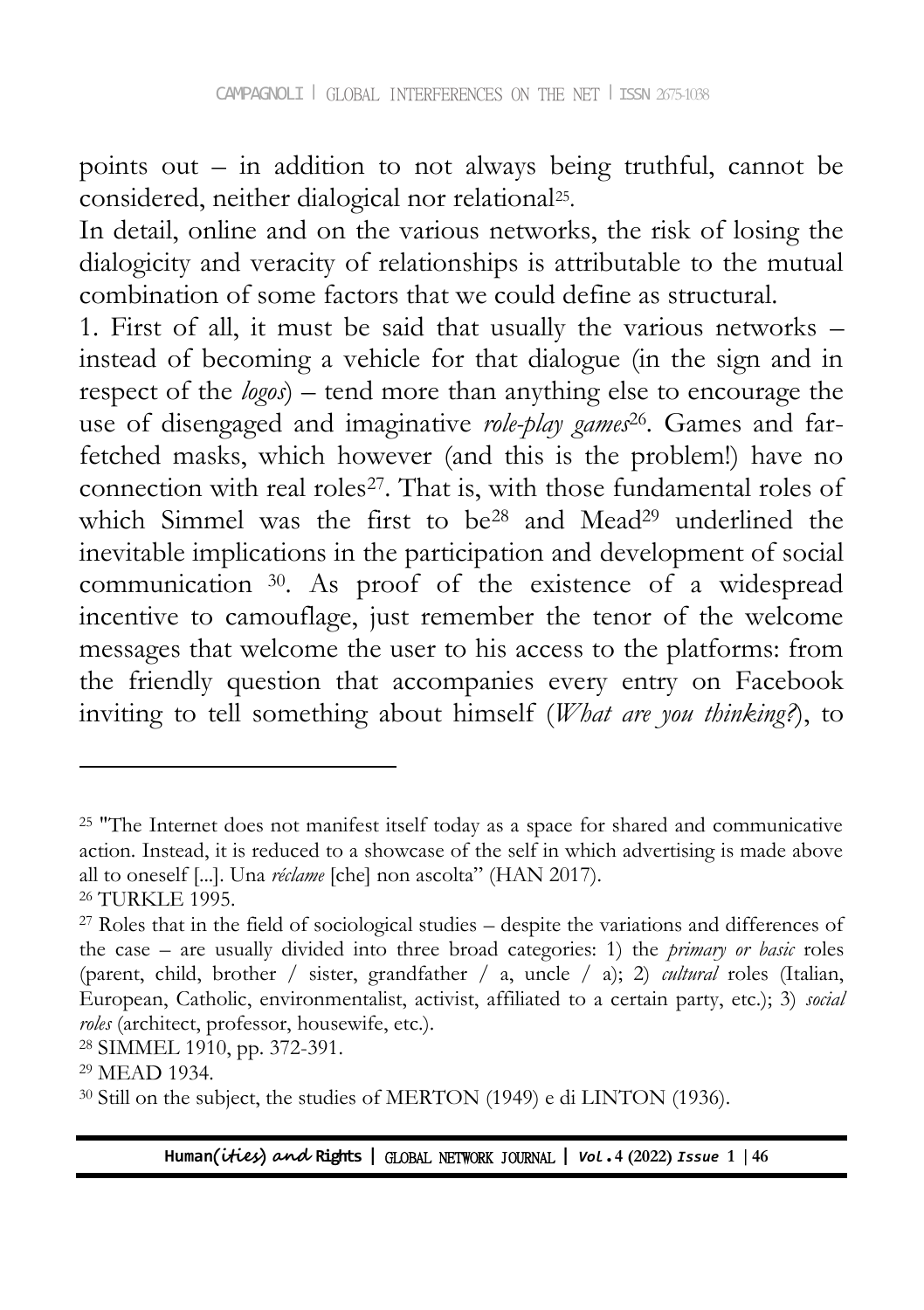the exhortation that YouTube launches to its users to transmit a content that concerns them *(Broadcast yourself!*). Decidedly icastic incentives, which tend to translate into a winking *storytelling*<sup>31</sup> and that contribute to feeding a casual and unbridled shopping between seductive profiles and increasingly functional to the image that from time to time (and access to access) you want to transmit. As Maldonado noted several years ago, online it is quite possible that: "an eighteen-year-old student [...] split for an old boxer at rest [...] a provincial lawyer [boasts] for a conductor [...] a married man [pass it off] as an inveterate bachelor [and even that] an Irish priest [let himself be believed] [...] a Brazilian prostitute"<sup>32</sup>. Hence, not only the origin of the very symptomatic and well-known formula according to which on the Net no one would ever know either who we really are or with whom we interact (*On the Net, nobody knows you are a dog!*), but also a widespread inclination not to perceive oneself as directly responsible for one's words, actions and choices<sup>33</sup>. For this reason, by failing (or in any case significantly reducing) those inhibitory brakes that normally distinguish offline behaviors, inappropriate attitudes and dysfunctional behaviors tend to be encouraged, which, in addition to assuming harmful tones and accents, can also become abusive and, in the most extreme cases, violent<sup>34</sup>.

-

<sup>&</sup>lt;sup>31</sup> On this issue, see SALMON 2008.

<sup>32</sup> MALDONADO 1997, p. 53.

<sup>&</sup>lt;sup>33</sup> Based on the possible parallelism between the ring of Gige described by Platone in the *Repubblica* and the anonymity offered by the Net, referring to M.N. CAMPAGNOLI 2021, pp. 146-178.

<sup>34</sup> *Ex multis* vd.: G. ZICCARDI, *L'odio online. Violenza verbale e ossessioni in rete*, Milano, 2016; S. PASTA, *Razzismi 2.0. Analisi socioeducativa dell'odio online*, Brescia 2018; D.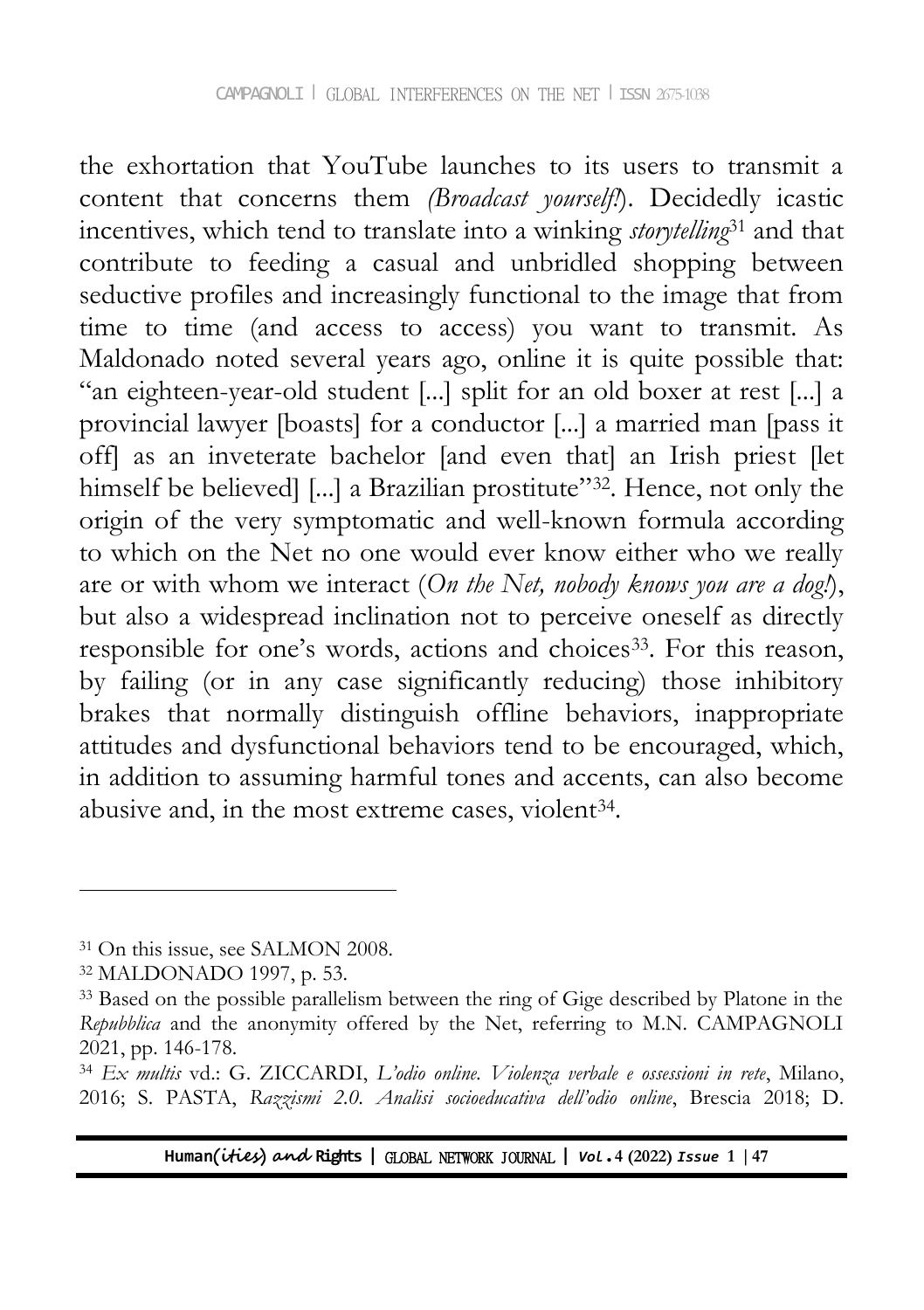2. Secondly, a very peculiar space is created online, defined as the space of *inter-reality*35: a hybrid dimension, born from the interference between the real and the virtual, which contributes to favoring the replacement of traditional interpersonal relationships (absolutely concrete, well defined and circumscribed, tending to be complicated and potentially painful) with a plethora of fleeting and fluid contacts<sup>36</sup> (decidedly ephemeral interactions, usually not well defined or difficult to define, almost always disengaged, silly and playful, generally simplified and by nature complacent). It is no coincidence that it is customary to say that the Net and social networks increase the c.d. *bridging social capital*37, identified by the set of weak ties: ephemeral contacts, made of few indications, easy to conquer and to increase at a numerical level, but from which very little can be expected in terms of effective proximity and relational proximity. Certainly, indicative is the considerable difference that is given between making and entertaining an offline friendship and the speed with which on the Web you win a friend or a follower with that same ease with which you grab a figurine. A figurine of which, however, very different from the real (F)riend, we know only some minimal and essential information, useful – as if that were not enough – not so much to understand something of the other/others with whom we interface, but more than anything else functional to understand if that profile with which the other presents itself can or

 $\overline{a}$ 

BUCKINGHAM, *Un manifesto per la media education*, trad. it., Milano 2020; S. PASTA, M. SANTERINI, *Nemmeno con un click. Ragazze e odio online,* Milano 2021.

<sup>35</sup> VAN KOKSWIJK 2003; RIVA 2009, pp. 3-7.

<sup>&</sup>lt;sup>36</sup> Evident the reference to the famous theories of BAUMAN 2004; 2006.

<sup>37</sup> See PUTNAM 2004; WILLIAMS 2006, pp. 593-623; SOLZANO 2016.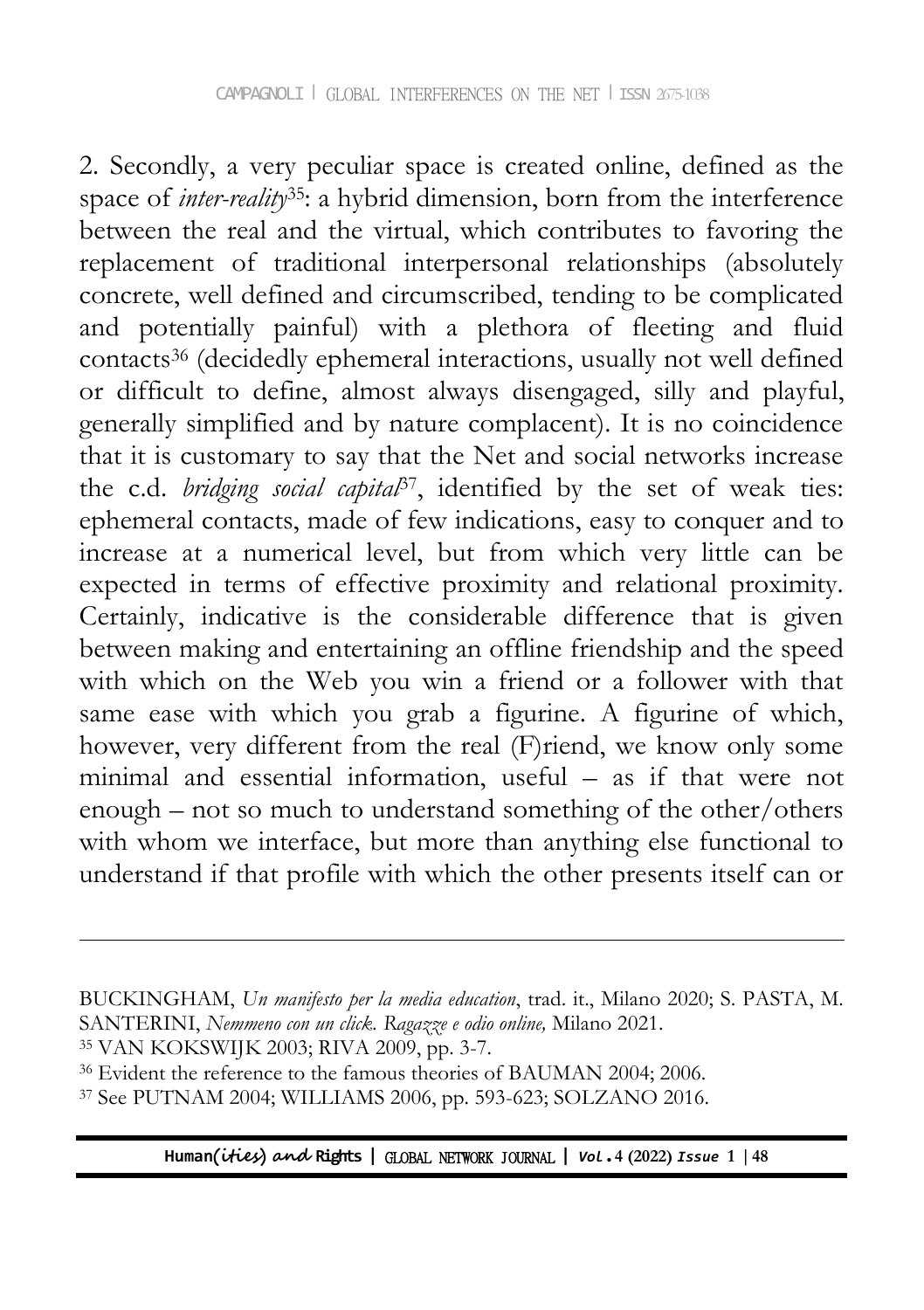may not be similar to ours (for declared localization, educational and/or professional career, gender, political preferences, inclinations, sporting interests, etc.)<sup>38</sup>. It is enough to remember the genesis of Facebook – born to replace the old paper yearbook of Harvard University – so that these trends do not appear really strange and  $/$ or completely unexpected.

3. Another factor that contributes to decreasing the dialogicity and veracity of interactions is due to the fact that online the absence of physicality, and in particular the lack of all those meanings and those illocutory messages conveyed by the body39, can easily undermine emotional literacy <sup>40</sup> and with this the *proximity to/from each other* <sup>41</sup> *,* i.e. *liability* (towards the other), the *commitment* (to the other), *attention* (to the other) and propensity to *listen (of the other)*. In short, all those elements that – according to Habermas – constitute the very lintel of *communicative action* <sup>42</sup> and meaningful communication. This happens because *on The Net* what is lacking is precisely the authentically relational openness<sup>43</sup>: openness that can only be realized if the

<sup>38</sup> PACCAGNELLA 2020, p. 174.

<sup>&</sup>lt;sup>39</sup> These are messages and meanings that our mind perceives thanks to the so-called mirror neurons: bimodal neurons – both motor and perceptual – able to translate stimulations and visual information into as many internal representations that, in turn, can determine subsequent actions and/or reactions. See RIZZOLATTI, SENIGAGLIA 2006; IACOBINI 2008; CRAIGHERO 2017.

<sup>40</sup> Among the first and even more important studies on emotional intelligence, see SALOVEY, MAYER 1990, pp. 185-211; and GOLEMAN 1995. In addition, regarding the emotional illiteracy of digital natives, see GALIMBERTI 2007; PARSI, CANTELIMI, ORLANDO Milano 2009.

<sup>41</sup> With regard to proximity, BAUMAN 1993, pp. 91-98.

<sup>42</sup> HABERMAS 2017.

 $43$  On dialogue – and in particular on the question – as the first form of openness to the other, the reference to the decisive reconstructions of GADAMER 1995.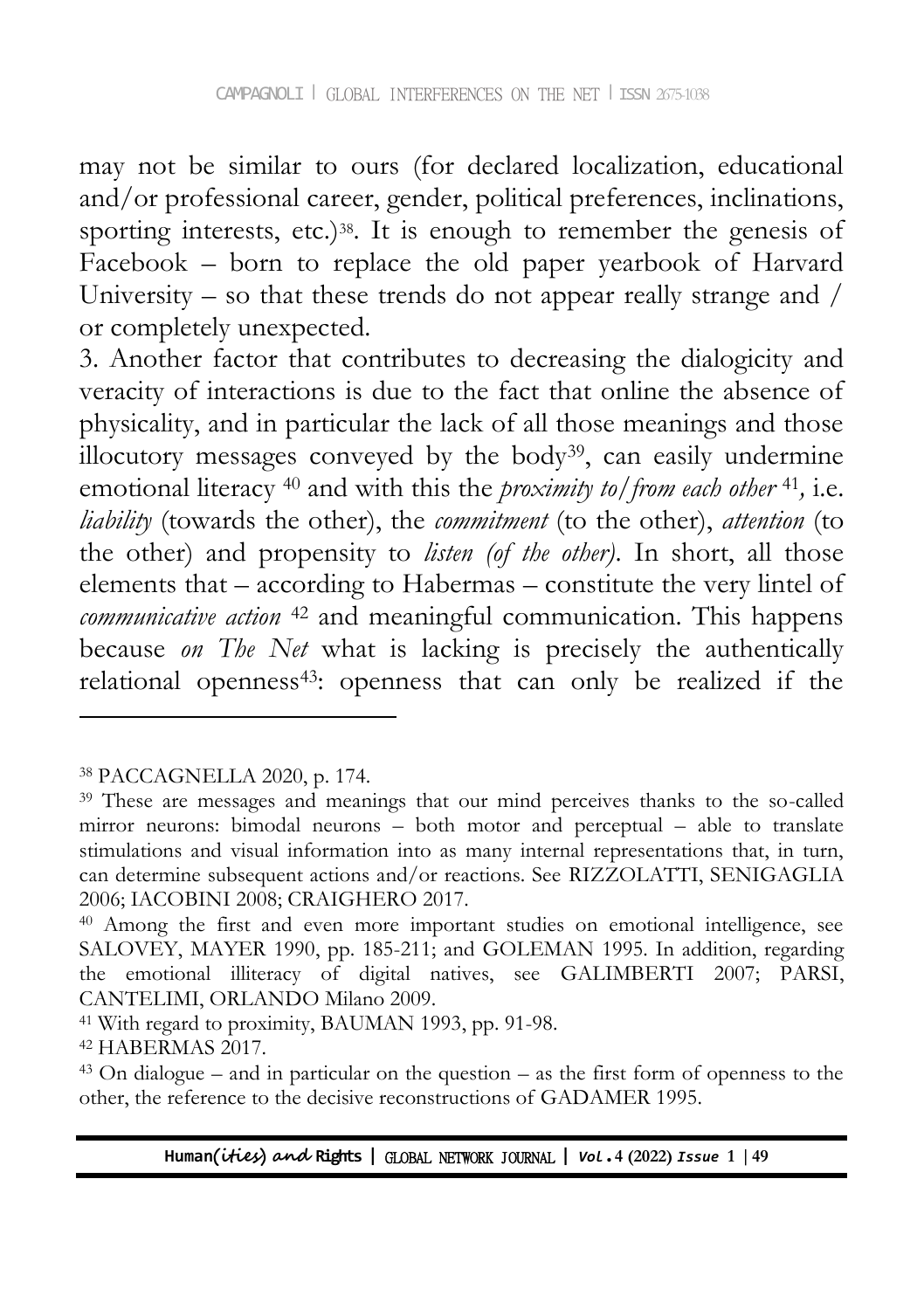subject lays down his own self-referential and solipsistic monadism and is willing to experience his own relationality and his own humanity, in the encounter *with the Other* and – to put it with Lévinas – thanks to the appearance of the *face of the Other*<sup>44</sup> .

4. Last but not least, to reverberate negatively on the very meaning of communication, there is the fact that on the platforms – as Castells observed among the first<sup>45</sup> – tend to generate strong centripetal thrusts <sup>46</sup>, that open the way to a new digital individualism, well represented by the formation of the so-called "bubbles". The result of the alchemical combination of algorithms, which filter at will the reality (virtual and not) proposed ad hoc to the user, in detail, the bubbles build around each netsurfer (or netsurfers group) a context that reflects it very much: facilitating the preferential display of the contents that most interest him and, at the same time, obscuring the messages and unwanted information; proposing contacts with users with similar profiles and, simultaneously, allowing him to protect himself from interference and incursions of people not liked by him and/or unwanted, which can be promptly excluded, obscured, banned. Needless to say, within such "personalized" and "complacent" contexts they are more rewarding than – much more difficult to manage and sometimes even conflicting – real relationships. As for example above it is

-

<sup>44</sup> LÉVINAS 1980, pp. 92 ss.; 2002, p. 106.

<sup>45</sup> Impossible, not to remember what was said by CASTELLS (2002, pp. 130-131): "New technological developments seem to increase the chances of online individualism becoming the new dominant form of sociality".

<sup>46</sup> On the advent and consequences related to the spread of virtual communities, the analysis and critical contributions of: GIDDENS 1990; RHEINGOLD 1993; BAUMAN 1993, p. 242; MALDONADO 1997.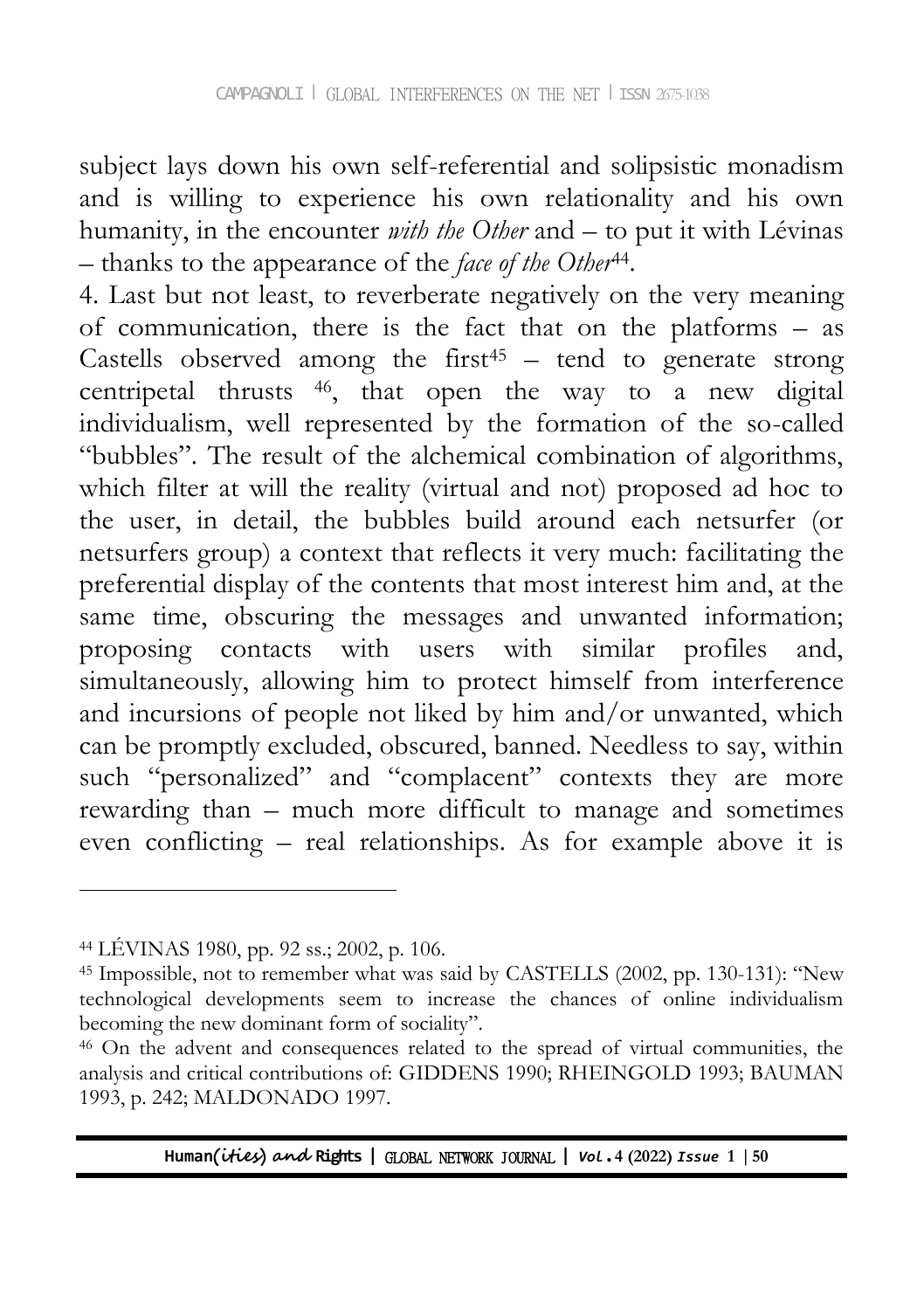almost intuitive that – precisely because of this greater ease of approach and management, as well as in consideration of the high degree of perceived satisfaction – network users tend to develop a whole series of possible dependencies<sup>47</sup> and/or pathological alterations of sociability48, due to the fact that, sometimes, the return from online browsing to offline reality is perceived as too complex or even unacceptable, so as to induce to take refuge and hide in the Net<sup>49</sup> (clearly preferred and preferable to reality), exactly as it happens in the case of the well-known social isolation syndrome or *hikikomori*50. A cardinal aspect of the virtual *habitat* and social media, the one just described, which, among other things, also highlights

<sup>47</sup> Among the main manifestations of the existence of a pathological addiction: a) cyberdependence (very similar to that created by the intake of alcohol or psychotropic substances) and the inability to control and limit the time spent online; b) multitasking, which, in the long run, increases the propensity to distraction and reduces the ability to store information; c) the phantom vibration syndrome that leads to obsessive and continuous control of the smartphone and / or tablet; d) digital insomnia, i.e. the alteration of circadian rhythms and the development of forms; e) digital depression, loss of interest in real life and any form of empathy towards others (SPITZER 2017 pp. 153- 176 e pp. 279-290).

<sup>48</sup> See YOUNG 1999, pp. 19-31; BERNARDI, PALLANTI 2009, pp. 510-516; CANTELMI 2014; MONTANO, VALZANIA 2018.

<sup>49</sup> To testify to the existence of a real "constant need for connection", it is sufficient to remember that, often, the lack of access to the network can degenerate into the appearance of real disorders such as: a) the *nomofoby* (which stands for "no mobile phobia") and indicates the fear of being left without a smartphone and without a mobile connection; b) the *fomo* ("fear of mission out"), that is, the fear of missing something, some news, some posts and – in short – of being "cut off" from what happens on the Net and on social media.

<sup>50</sup> Pathological situation that mainly involves adolescents, who come to reset all their social relationships, to lock themselves in the virtual reality of manga or some *community*. See, *inter alia*, RICCI 2017; CARESTA 2018.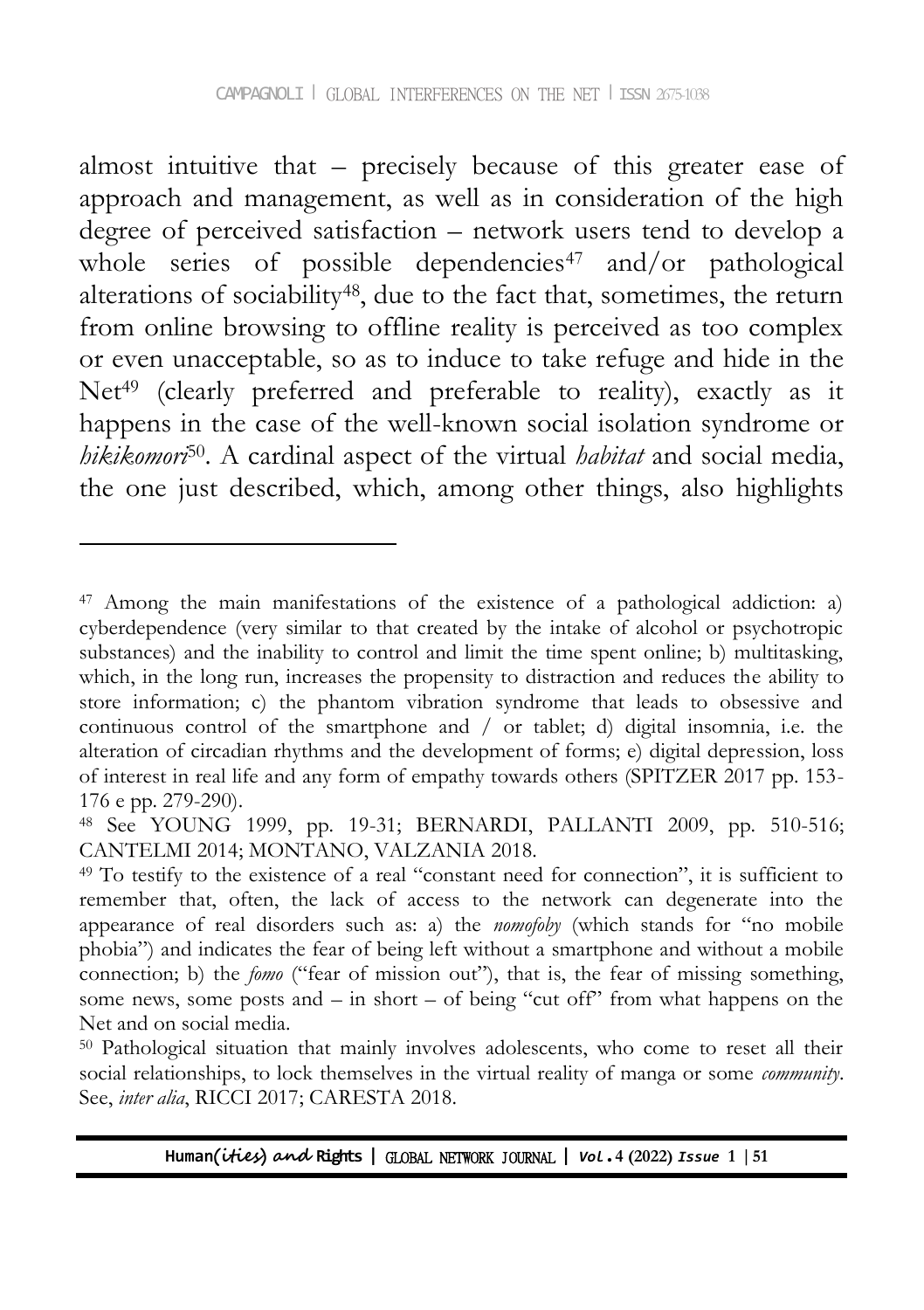the striking paradox of networks, which – contrary to what their own definition would have it, which, precisely, proposes them as "social" and therefore to some extent as linked and functional to socialization and sociality<sup>51</sup> – tend to foster loneliness and produce new *screen hermits*52: solipsistic monads that, now forgotten the relational communication, get lost in madly *chatting*<sup>53</sup>, a chat<sup>54</sup> ephemeral and an end in itself.

#### 3. ABOUT INFORMATION DISORDER

In recent years, there has been a growing awareness among scholars that *on The Net* not only can specific forms of digital pollution can be recorded – this is the case of *dis-informations* (of which fake news is the emblem), of *mis-informations* and of *mal-informations*<sup>55</sup> – but they

<sup>51</sup> More than sociality, the new networks seem to favor that mere sociation, of which Simmel speaks: a form of sociability that is substantially playful and fluid, as the result of the free interdependence of individuals who interact with each other because they are moved solely by the desire to be together, without the need or to share further and precise purposes, nor to give life to associative bonds and constraints (SIMMEL 1997).

<sup>52</sup> I recall here, and in part modify, the very effective expression ("mass hermits") used by ANDERS (2008, p. 93).

<sup>53</sup> COLOMBO 2013, p. 138 ss.

<sup>54</sup> MALDONADO (1997, p. 53): "[…] gossip is considered as a futile, superficial and inconclusive way, and sometimes a little gossip, of dialoguing between people. This sense [...] is present in computer chatter. One can legitimately assume that its effects [...] may be devastating".

<sup>55</sup> Dis-information are "information that is false and deliberately created to harm a person, social group, organization or country"; le mis-information represent "information that is false, but not created with the intention of causing harm"; than the malinformation are nothing else than "information that is based on reality, used to inflict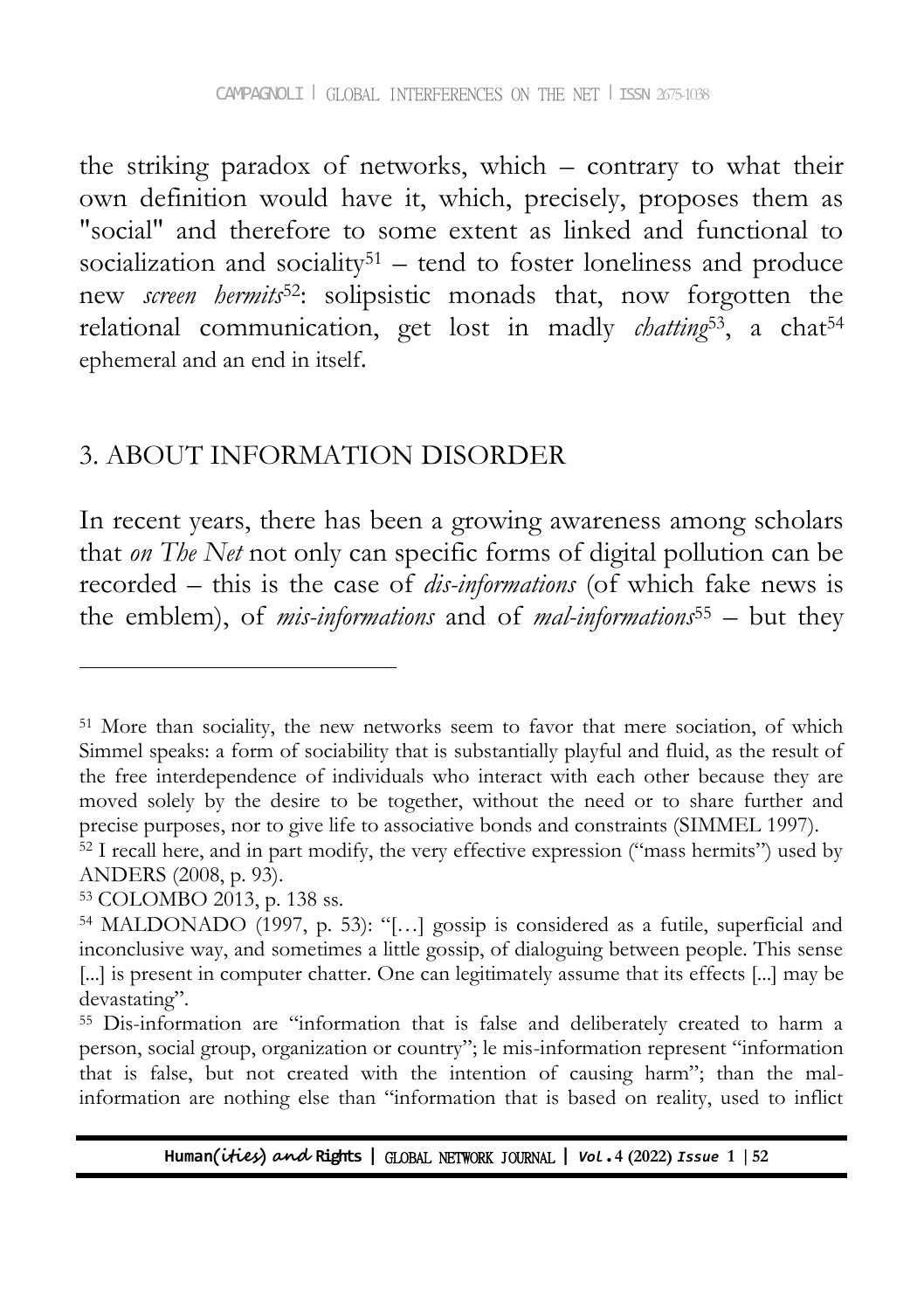can easily develop even very dangerous alterations of the communicative eco-system that, in the most extreme and serious cases, result in specific criminal cases such as cyberbullying56, the hate speech<sup>57</sup> or the revenge porn<sup>58</sup>. As is evident, these are quite different phenomena, but which, from a certain point of view, have the same origin, since – *mutatis mutandis* – they all draw their start from the fact that the development of the Network has been marked by an increasing tendency to *dis-intermediation*. A process – that of disintermediation – which, on the one hand, has produced an appreciable expansion and a significant emancipation of freedom of expression, but, on the other hand, has favored a whole series of critical issues and issues caused precisely by the absence of a control and filter of messages and content placed online.

To acknowledge this passage is the same evolutionary process of the means of communication<sup>59</sup>, marked, first, by the advent of

harm on a person, organization or country" (*Information disorder: Toward an interdisciplinary framework for research and policy making* – *Council of Europe Report DGI(2017)09*).

<sup>&</sup>lt;sup>56</sup> For an in-depth analysis on the subject, see: GENTA, BRIGHI, GUARINI 2009; TONIONI 2014; COSLIN Milano 2012, pp. 129-32; SHARIFF Milano 2016; DANZI 2018; PENNETTA 2019.

<sup>57</sup> Please see, *ex multis*: PETRILLI 2019; CERQUOZZI 2018, pp. 42-53; SANTERINI 2019, pp. 51-67. Allow me, among others, to refer also to M.N. CAMPAGNOLI 2020c, pp. 1592-1618.

 $58$  For some comments on the new offence, I refer you to: CALETTI 2018, pp. 5-41; COTELLI 2019, pp. 1-17; MATTIA 2019, pp. 1-71; MEZZANOTTE 2020, pp. 1-11; SORGATO 2020, pp. 215-237.

<sup>59</sup> For an insight into the history and evolution of the media and the advent of social networks, see, *ex multis*: COLOMBO 2013; STELLA, RIVA, SCARCELLI, DRUSIAN 2014, pp. 6-7; BALBI, MAGAUDDA 2014; BENTIVEGNA 2014; RIVA 2016; VITTADINI 2017; POMETTI, TISSONI 2018; BISSACA, CERULO, SCARCELLI 2021.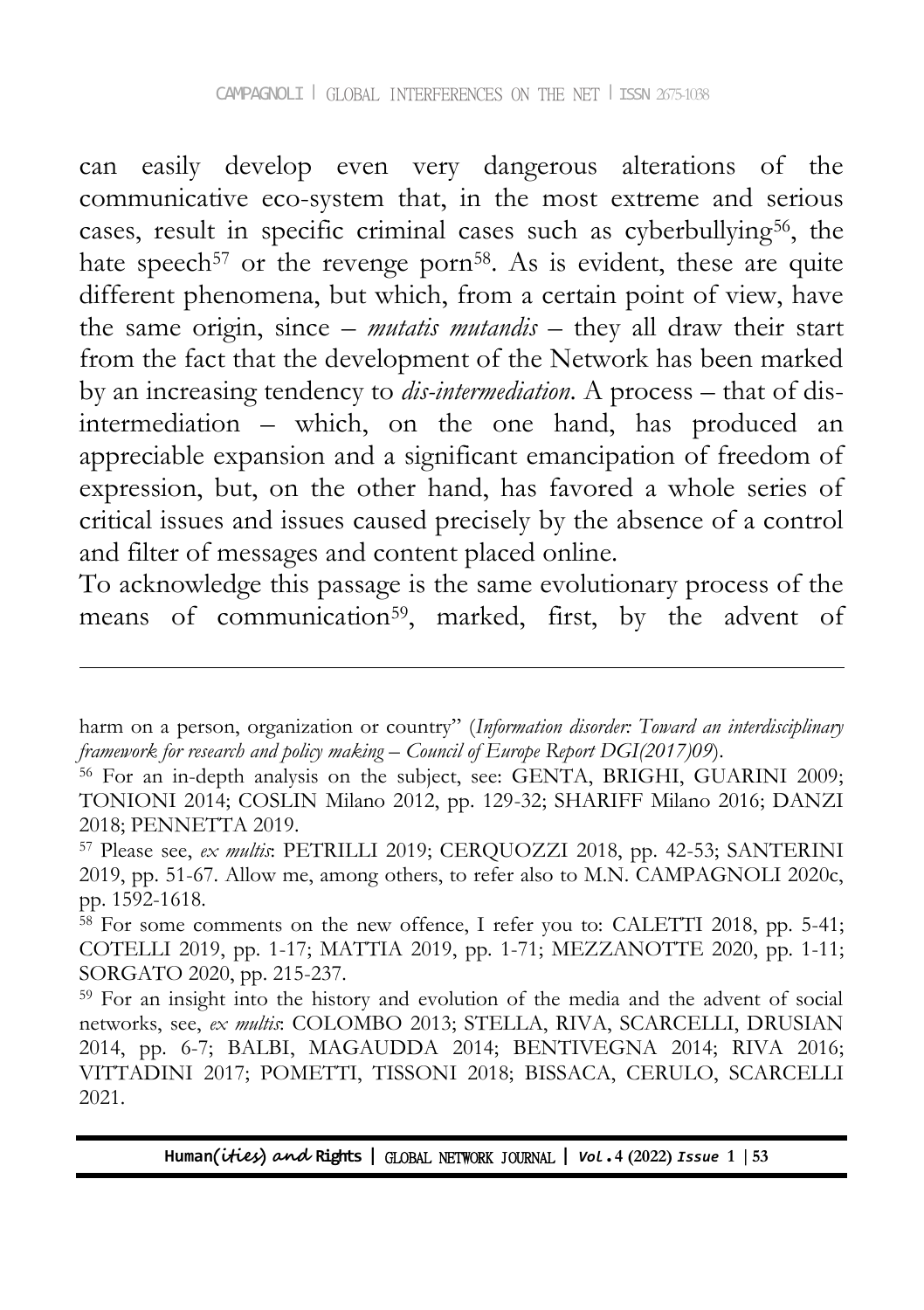traditional media, then, by that of the first digital media, subsequently, by the birth of the World Wide Web, and finally, by the development of social networks. A process, in which it cannot fail to be noticed that the element that, at first, has been reducing and that, then, over time, has almost completely disappeared is represented precisely by the intermediation operated by the so-called *gatekeepers*. Those controllers/guardians of information – typical especially of traditional media – who considerably limited the possibility of expression and access to news and different contents, but who also played an important role in guaranteeing and supervising information (verification of sources, control of correspondence between facts and narratives, guarantee of authoritativeness, protection of truthfulness).

In practice, with the dis-intermediation – whose peak has been reached precisely by the advent and growing diffusion of social media – we are witnessing a clear break between a "before" and an "after" in the history of information, given by the transition from vertical transmission (*one-to-many*) to horizontal circulation-sharing (peer-to-peer) of content among all users of the Network<sup>60</sup>.

Obviously at first this change was greeted in a triumphalist and enthusiastic way, if only because it was perceived as a kind of return (or perhaps landing) to the most classic and noble participatory and democratic dynamics, typical of that ideal *polis* described in the *Funeral Oration* of Pericles<sup>61</sup>. A *polis* which was the very effigy of democracy and which identified an idyllic socio-political context,

 $\overline{a}$ 

<sup>60</sup> With regard to the scenarios opened up by the advent of new media, see the interesting reconstructions of SARACENI 2020, pp. 66-91; 2021, pp. 180-198. <sup>61</sup> TUCIDIDE 1985, I, p. 325.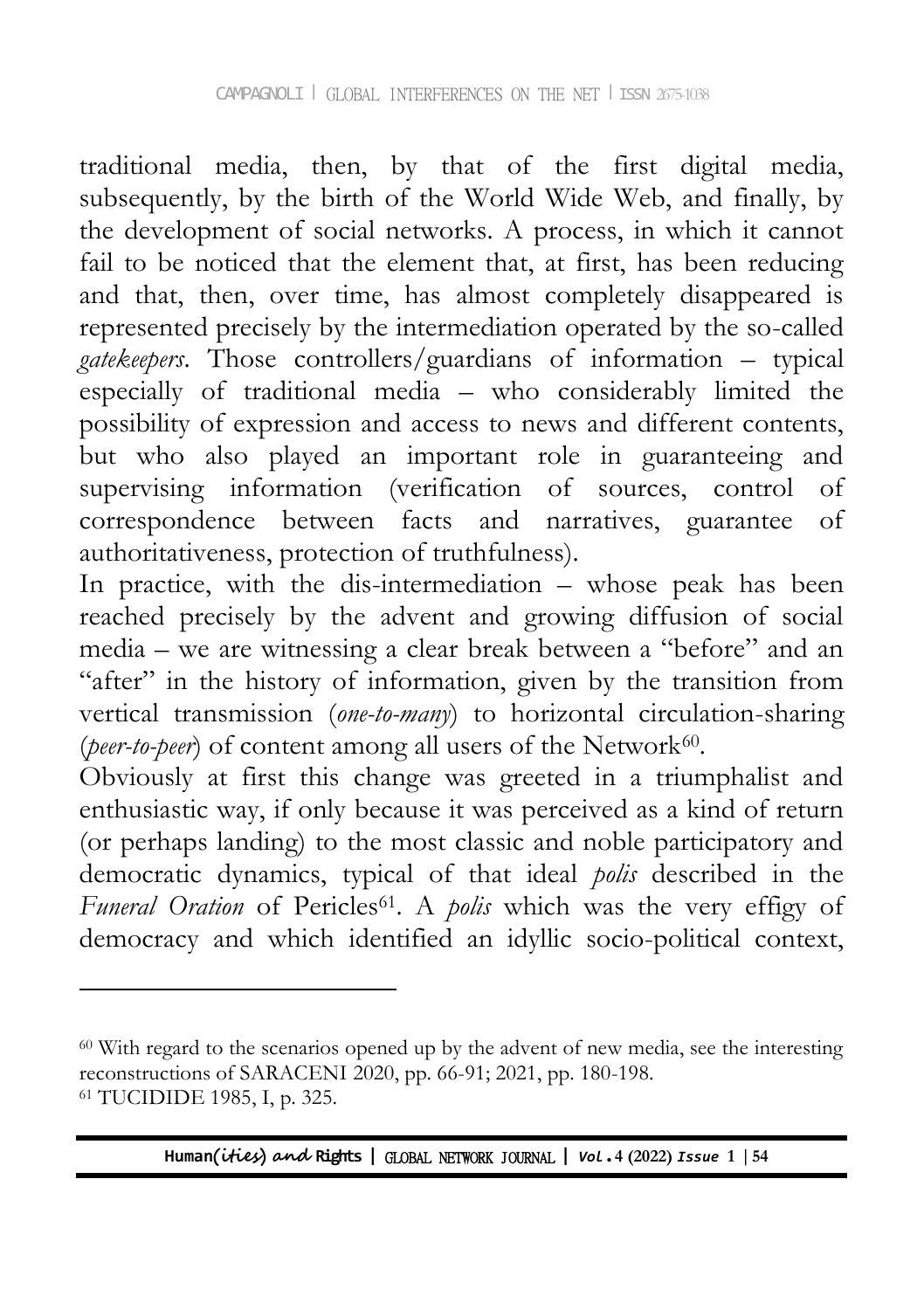characterized by the principles of *isonomy* (that is, by the equality of all before the law) and *isegoria* (i.e. freedom of opinion and expression exercised by anyone). It is precisely the extreme ease of access, the uncritical and unconditional openness, the apparently undifferentiated approach, the structural lack of boundaries and the total absence of hierarchies typical of the World Wide Web and social networks that have – at least initially – suggested the possibility of proceeding with such a parallelism between the new media and the model city of Pericles. A comparison – this – which, however, on closer analysis does not prove to be fully acceptable.

If, in fact, on the one hand, it is actually possible to think that the new Networks – to a greater extent and with more ease than in other contexts – can finally realize that *marketplace of ideas* theorized by Milton<sup>62</sup> and by Stuart Mill<sup>63</sup>. That is, that free movement and that free exchange of opinions, which is the basis of the democratic processes proper to constitutional states, in which – as has also been

 $62$  "[...] and now the time in special is, by privilege to write and speak what may help to the further discussing of matters in agitation. The temple of Janus, with his two controversial faces, might now not unsignificantly be set open. And though all the winds of doctrine were let loose to play upon the earth, so Truth be in the field, we do injuriously by licensing and prohibiting to misdoubt her strength. Let her and Falsehood grapple; who ever knew Truth put to the worse, in a free and open encounter? Her confuting is the best and surest suppressing" (MILTON 1918, p. 58).

<sup>&</sup>lt;sup>63</sup> "There is the greatest difference between presuming an opinion to be true, because, with every opportunity for contesting it, it has not been refuted, and assuming its truth for the purpose of not permitting its refutation. Complete liberty of contradicting and disproving our opinion, is the very condition which justifies us in assuming its truth for purposes of action; and on no other terms can a being with human faculties have any rational assurance of being right". "First, if any opinion is compelled to silence, that opinion may, for aught we can certainly know, be true. To deny this is to assume our own infallibility" (MILL 1879, p. 36 ss.).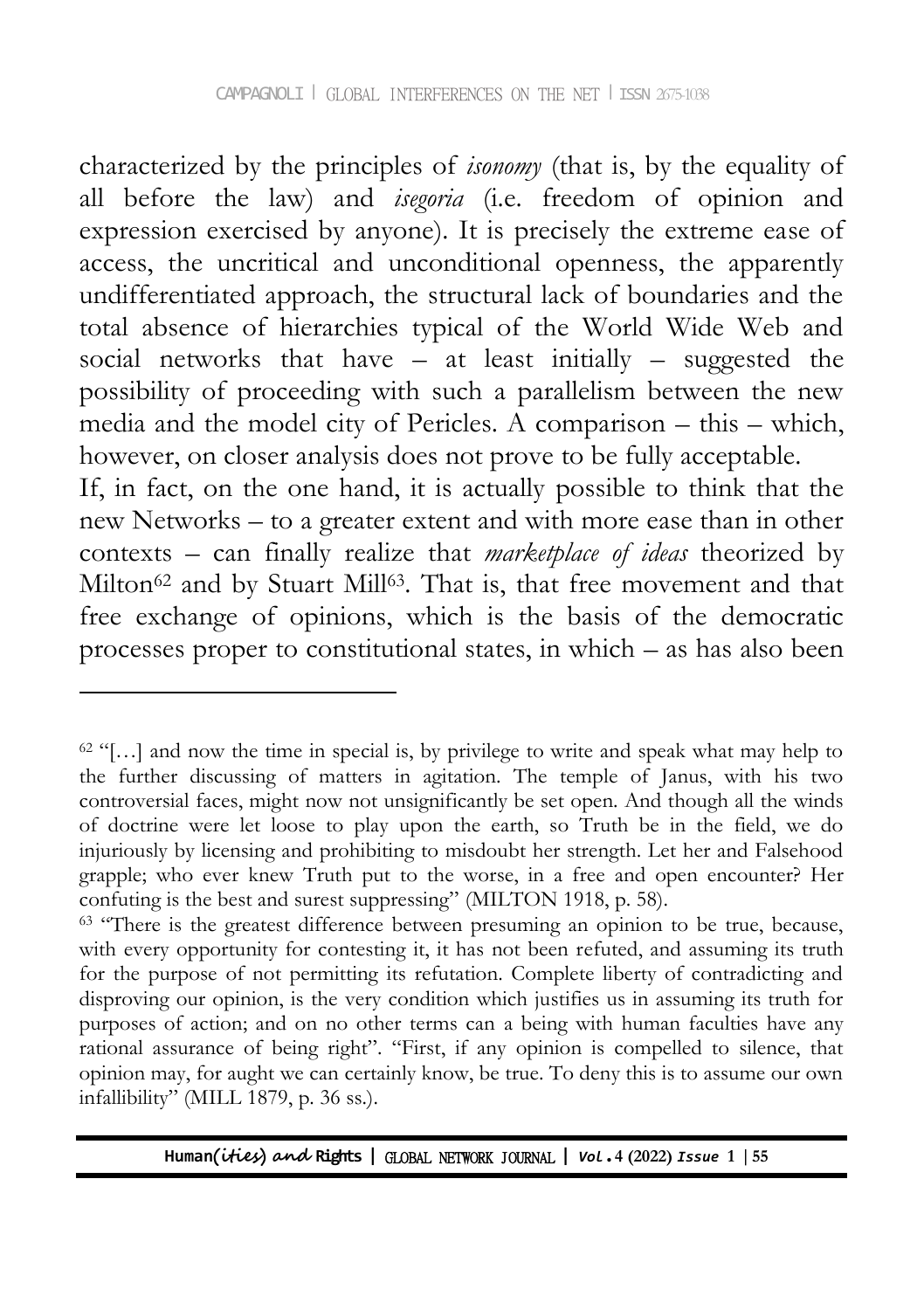emphasized by Haberle – the truth can come forward only starting from public debate and only thanks to the free comparison of all the different positions<sup>64</sup>. On the other hand, however, one cannot fail to notice the fact that these new media – despite being the result of the de-centralization and dis-intermediation of communication and information processes – still tend to generate a sort of re-coagulation and re-centralization of control in the hands of very few *Over The Top* (OTP): Google, as far as search engines are concerned; Facebook, with reference to social networks.

Hence, a whole series of possible risks related above all to the completeness and veracity of the information and content that circulate within the Network. The anachronism is given by the fact that that deluge of apparently free information – since in the abstract dis-intermediate – that reach us and that submerge us continuously is not always reliable, since in it the scientific and authoritative information alternates and merges with the fake, in an indistinct and indistinguishable way.

To give a minimum idea of the possible storm of disinformation that can be generated (and that is often generated) in the Network and in the eco-system of new media, it is sufficient to recall what happened during the Covid-19 pandemic and, in particular, in the early stages of the emergency. At that juncture, in fact, the medical epidemic was flanked by another epidemic – decidedly worrying and in any case dangerous – that of information and news, sometimes clearly false, sometimes simply altered, misunderstood, or hidden. Thus, we have

 $\overline{a}$ 

<sup>64</sup> HABERLE 2009, p. 99 ss. and p. 105.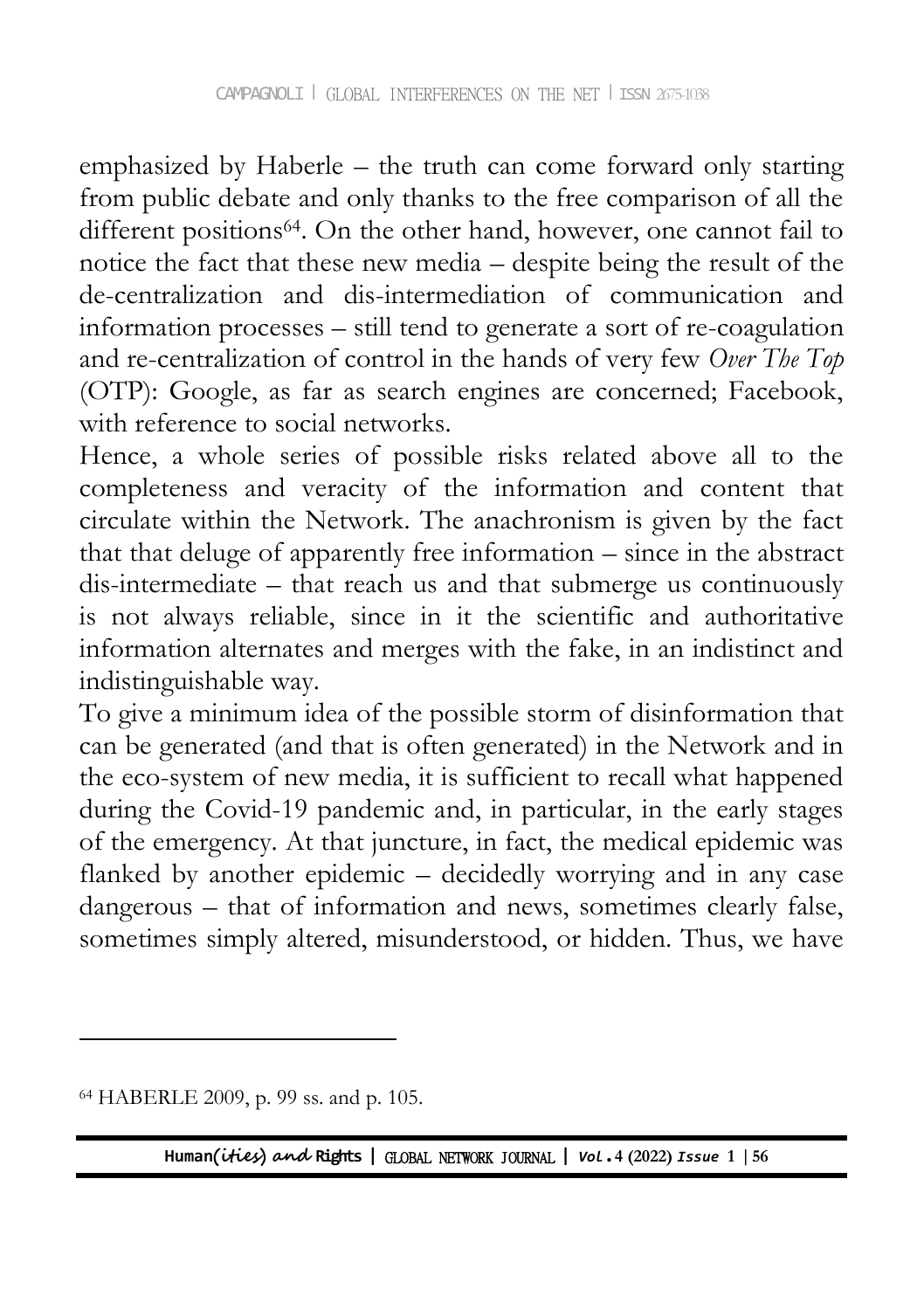witnessed the spread of *infodemy*<sup>65</sup> that – despite not being in the least comparable in terms of dangerousness to the health one – has still proved to be very problematic, as with unreliable and/or completely mendacious news, it has contributed to feeding erroneous behavior and fomenting bizarre and conspiratorial hypotheses, as, moreover, happened in the case of the much talked about and then promptly banned as *Pandemic*<sup>66</sup>.

Stated that the *habitat* of social and net – also because of the intrinsic complicity of anonymity favored by the screen $67 - it$  is almost never *sic et simpliciter* an agon of democracy but, often becomes a place of *digital parrhesia*68, which can easily lend itself to information and communication distortions, it is useful to focus on one last aspect, given by the particular danger of which the information disorder is colored when it is not realized offline but on the Net. In fact, given that informational and communicative disorders can occur in any context, be it analog or digital, it is useful to highlight the reasons why, once they lurk in the folds of the Web and social networks,

<sup>65</sup> In truth, the notion of infodemy predates the Covid-19 pandemic, as it refers to the distortion of information (and the effect that such distortion can have) in emergency situations (MANFREDI 2015).

<sup>66</sup> Video, lasting twenty-six minutes, made by biochemist Judy Mikovits, which was published on social media on 04.05.2020 and which spread a whole series of falsehoods about COVID-19, including: the fact that wearing masks would be harmful, that in the water there are "healing microbes", or, that the data on the number of infected and dead has been altered ad hoc to favor the control of the population (see SGHERZA 2020).

<sup>67</sup> Thus, "the perception of operating in a 'legal Wild West' [...] where ultimately everything would be allowed" (ZICCARDI 2017, p. 7; 2015).

<sup>68</sup> Given by the fact that anyone (even those who are not at all competent in the subject) considers themselves authorized to say anything and publish it on the Net. For this reason, there may be a situation in which the lie (of many) spreads and feeds itself with extreme ease (COLOMBO 2012, p. 209).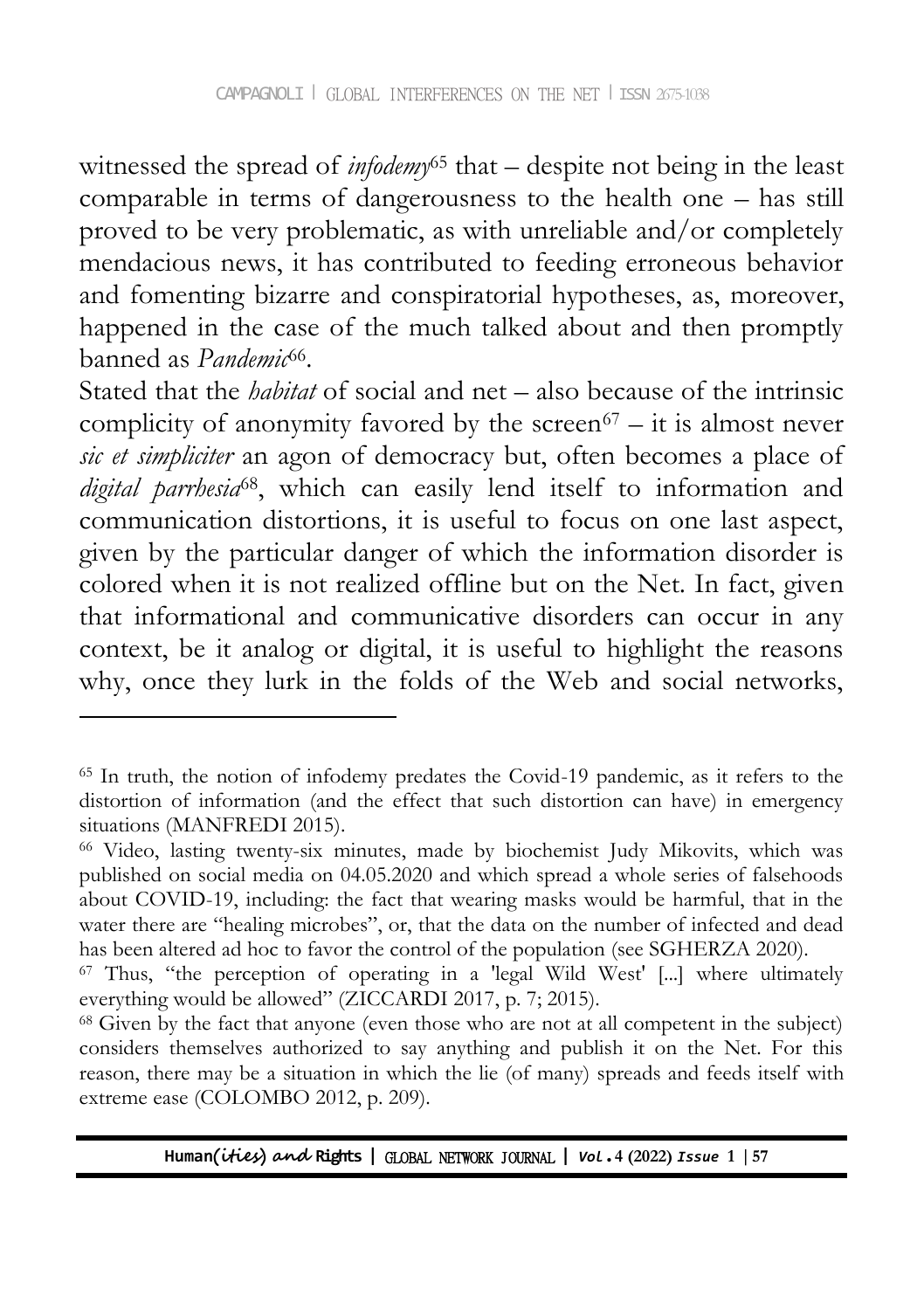those same distortive behaviors take on a very particular harmfulness, becoming extremely difficult to stem and counteract. To make the eco-system of networks particularly fertile to the proliferation of these phenomena and, at the same time, to reduce the effectiveness of possible contrast strategies, are basically two factors. The first factor is that the relief of forgetfulness is lacking on the Web<sup>69</sup>: any data tends to become ubiquitous<sup>70</sup> potentially eternal71, since it not only keeps active for an indefinite period of time but can re-emerge in a completely unexpected and uncontrolled way. The second factor, however, has to do with the fact that once they are entered into the Net the information and content acquire a volatility (or more properly an *itineracy*) of the very particular and that offline does not exist at all. In particular, online, messages, images, videos – and in general data – have the ability to migrate spontaneously and autonomously from platform to platform, moving to contexts that are also very different from those within which they are initially generated<sup>72</sup>. This is spontaneous migration  $$ and *in nuce* very dangerous – which, as you can easily guess, tends to be fed and further favored by the autonomous action of algorithms<sup>73</sup> .

<sup>69</sup> A.C. AMATO MANGIAMELI 2020, p. 119.

<sup>70</sup> On the fusion and confusion that is generated in the Net between past and present, the observations of VIRILIO 2000, in part. 118.

<sup>71</sup> See ZICCARDI 2007.

<sup>72</sup> GARDAGLIONE, GAL, ALVEZ, MARTINEZ 2015, p. 13 ss.

<sup>73</sup> Emblematic are the reflections of HARARI, an author who, first, spoke of datatism (as a new religion, form of power and / or technological dictatorship) and who, precisely with regard to the analysis of our data made by algorithms, observes that: "[...] today the Facebook algorithm is a judge of human personalities and inclinations even better than its own circle of friends, parents and spouses. [...] the algorithm [in fact, has] needs a set of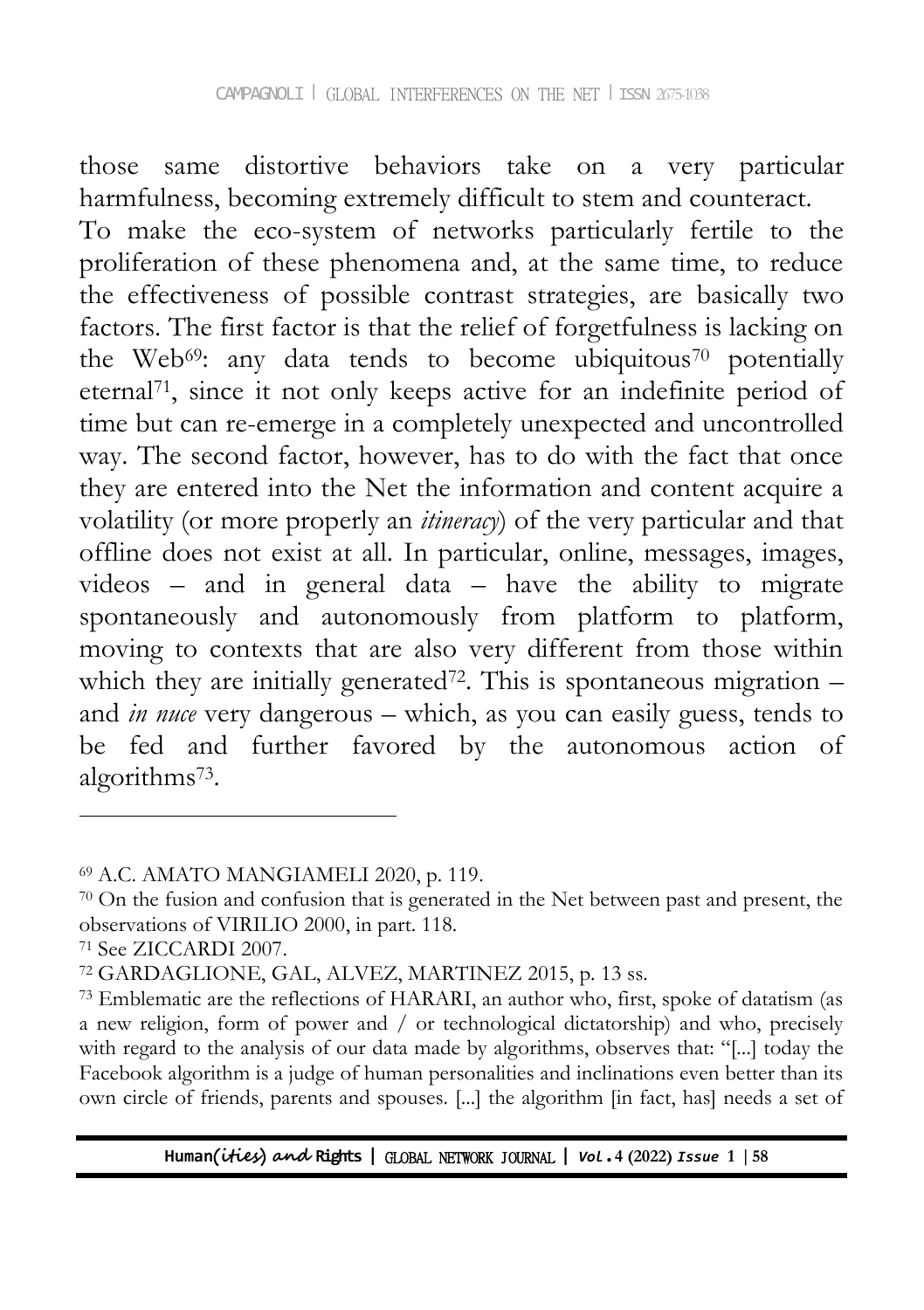### 4. SOME CONCLUSIVE SUGGESTIONS

-

The intent of this contribution is certainly not to demonize the use of digital devices and access to platforms, which, very often, exactly as the recent pandemic emergency has shown us, is not only indisputably useful but can also prove indispensable and dutiful. The point (and the risk from which this contribution wants to warn) is another. As he forcefully pointed out Turkle<sup>74</sup>, the problem is that  $$ committed as we are to *askar*<sup>75</sup> , *pokare*<sup>76</sup> and *taggare*<sup>77</sup> continuously – we run the risk of distorting some actions and losing the meaning and value of some fundamental activities, first of all that of communicating.

<sup>77</sup> That is, to attribute virtual labels, the "tags", precisely, to texts, audio, video, or images, to facilitate and extend their display.

only ten Likes to beat the predictions of work colleagues. [...] of seventy Likes to surpass the results provided by friends, [of] one hundred and fifty Likes to do better than family members and [of] three hundred Likes to defeat spouses!" (HARARI 2018, p. 415). <sup>74</sup> TURKLE 2016.

<sup>75</sup> Neologism, this, which describes a widespread practice in adolescents enrolled in the social network Ask.fm namely to post a personal question – almost always anonymously – on the wall of one of the registered users. A mechanism, which can facilitate – and often facilitates – even the development of attitudes of an aggressive nature.

<sup>76</sup> Initially, on Facebook, the "poke" (literally a reminder) was used to ask a stranger for permission to access, temporarily, his profile to decide whether or not to insert it into his network of friends. Today, this practice has turned into the equivalent of a telephone ring made in speed and a friend to call his attention.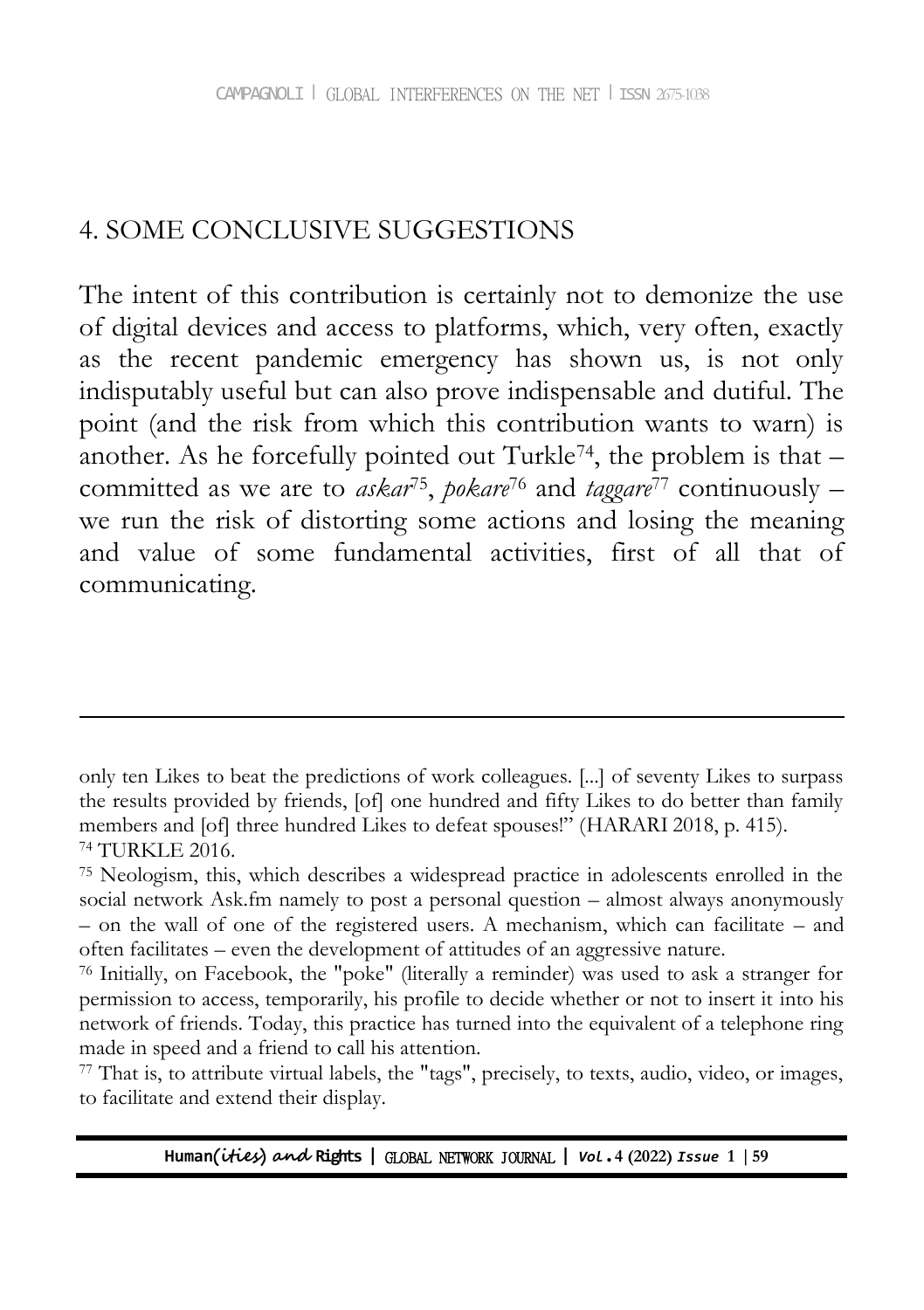Captivated by the white light of the technology effectively described by *Absorbed by light*<sup>78</sup> – installation that illustrates our relationship with digital tools and the growing disinterest in real relationships<sup>79</sup> we risk being completely anesthetized and dehumanized by integration and symbiosis with our devices. Lulled by digital *cocooning* and the many interfaces, in practice, we risk losing the ability to manage the *vis-à-vis* relationship, losing the very sense of contact, communication and relationship with the other. A dimension that, as has been said, is indispensable as it is inextricably connected to our own humanity and that – precisely for this reason in the face of the continuous challenges and the many provocations of the *Digital Age* – must be recovered and defended.

A very suggestive indication in this sense comes to us from the Czech theologian and philosopher Tomáš Halík. Halík recounts that, one day, he received a letter from an agnostic, which explained to him his reasons in support of the non-existence of God. Among the many arguments, the agnostic adduced a personal, lapidary, absolute, unsettling one!

He argued that God could not exist because no God would ever let his beloved granddaughter die. Beyond the anecdote itself, to teach us something – especially in order to make correct use of

<sup>78</sup> Work that was presented at the Amsterdam Light Festival in 2018 (available online at the following link: https://amsterdamlightfestival.com/en/artworks/absorbed-by-light).

<sup>79</sup> The fulcrum of the depiction is a small group of people (*rectius* of statues), sitting on a bench, who, despite the contingent physical proximity, ignore each other, because they are enchanted – and in the proper sense "absorbed" – by the whitish light emanating from their devices. Certainly not accidental is also the possibility, offered to the passer-by / observer, to sit down and take part in the installation itself, experiencing firsthand that paradoxical simultaneity between presence and absence, participation and estrangement.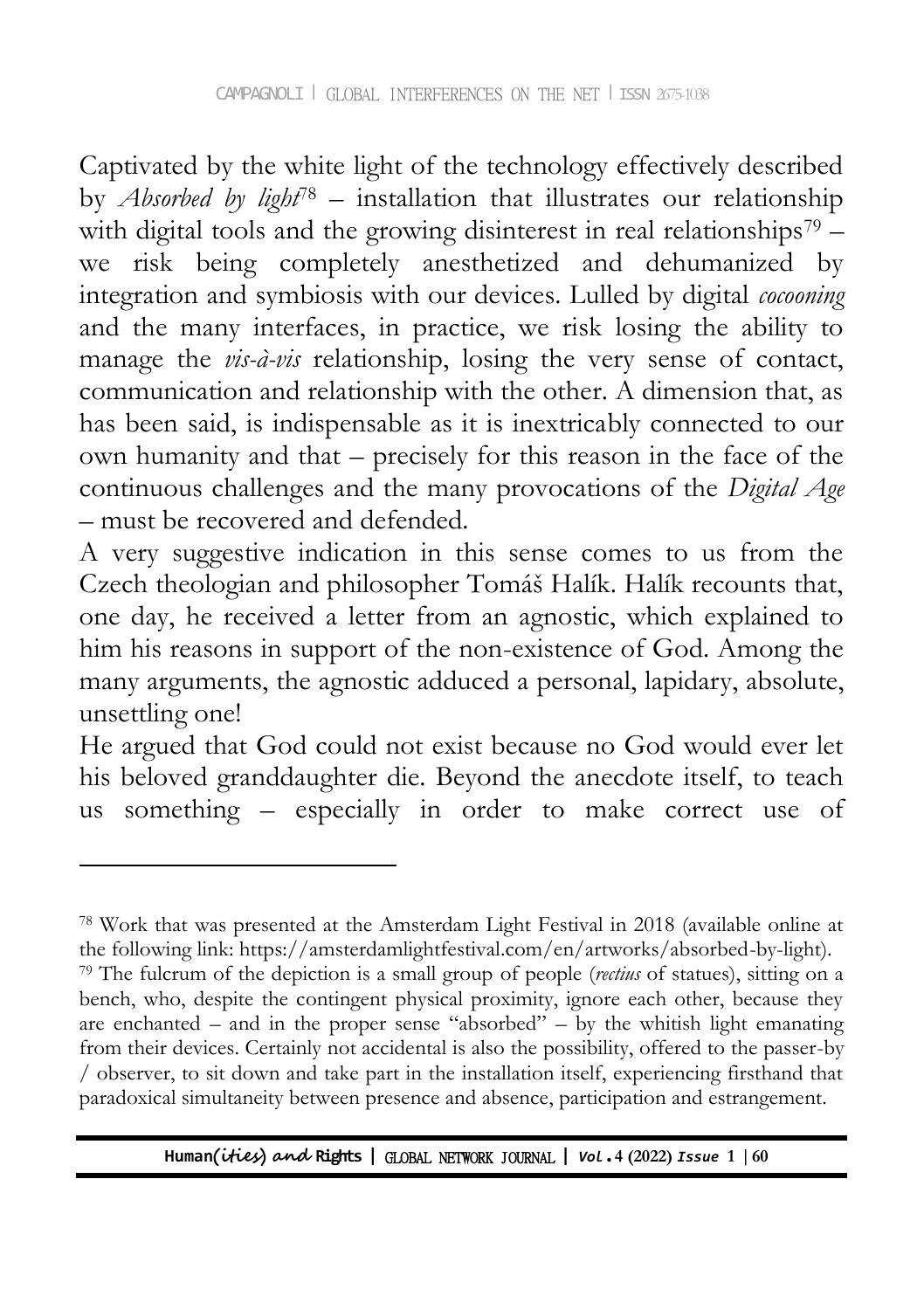### technological and social equipment and the restoration of a communication that even when it is digital must still remain relational – are the words of Halík:

"I never responded to that letter, and I don't know if it was out of cowardice, laziness, weakness, or hesitation of my own faith and theology, or I rightly thought that all the words in the world, at that stage, would only add wood to the fire, or sprinkle salt on wounds. If it weren't for the fact that I live so far away, maybe I would have gone to see him and shook his hand in mine. "Where was God when his granddaughter died? I don"t know'  $-1$  would have told him sincerely  $-$  'But now I would be happy if he could feel it in my hand, as he squeezes his"'80.

The point is that – regardless of the medium and distance – proximity to the other must always be maintained and preserved. A proximity, which is not so much physical, but mainly emotional and to which Habermas refers when reflecting on the scope of communicative action<sup>81</sup>. Communication and relational contact with the other – as my interlocutor and person – are in fact essential values. For this reason, the use of technological equipment and their prodigious interactive channels must be seen as a support and an aid to overcoming distances, not already – as sometimes happens – as an alternative to the authentic relationship or, even worse, as a possible substitute. More specifically, communication – real and/or digital – must once again become an expression and vehicle of kindness.82. A kindness, which, mind you, has neither a merely formal character nor does it relate exclusively to courteous manners. The kindness to

 $\overline{a}$ 

 $80$  T. HALIK 2020, pp. 109-110.

<sup>81</sup> HABERMAS 2017.

<sup>82</sup> COLOMBO 2020, in part. p. 107.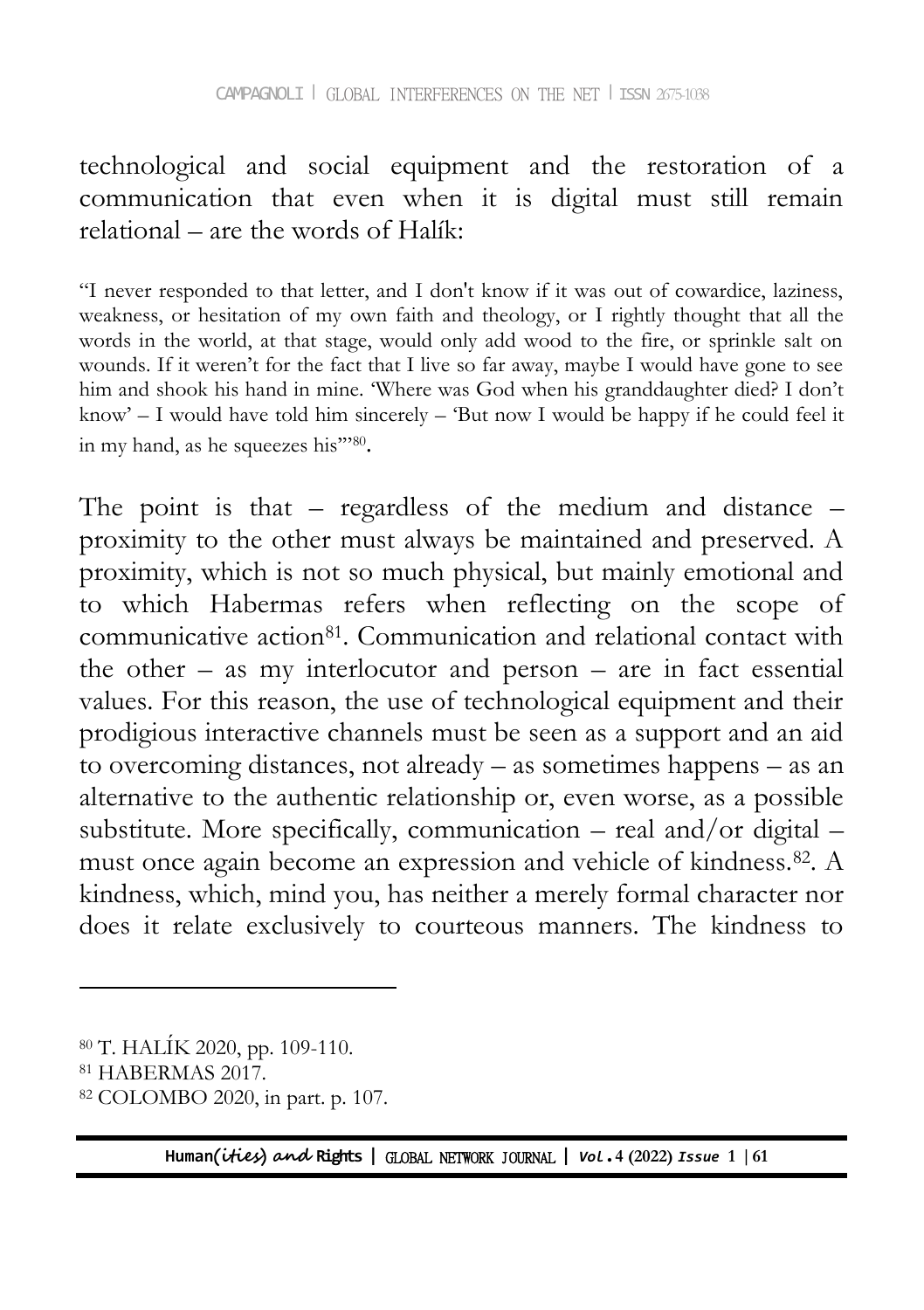which one appeal and which must be preserved in all communications – regardless of the registers and methods that are used – is a substantial and ontological concept, which derives from the awareness of the common belonging to the *human gens*.

## **REFERENCES**

- AMATO MANGIAMELI, Agata C., *Diritto e Cyberspace. Appunti di informatica giuridica e filosofia del diritto*, Torino 2000.
- *Educare alle nuove tecnologie*, in A.C. AMATO MANGIAMELI, M.N. CAMPAGNOLI, *Strategie digitali. #diritto\_educazione\_tecnologie*, Torino 2020, pp. 3-300.
- *Informatica giuridica*, Torino 2015.
- *Intelligenza artificiale, big data e nuovi diritti*, in *Rivista Italiana di Informatica e Diritto*, 1/2022.
- *Tecno-regolazione e diritto. Brevi note su limiti e differenze*, in *Diritto dell'informazione e dell'informatica*, Milano 2017a.
- *Tecno-diritto e tecno-regolazione. Spunti di riflessione*, in *Rivista di Filosofia del Diritto*, numero speciale, Bologna 2017b.
- ANDERS, Günther, *Il mondo dopo l'uomo. Tecnica e violenza*, trad. it., Milano 2008.
- ARISTOTELE, *Metafisica*, trad. it., Milano 2009.
- BALBI, Gabriele, MAGAUDDA, Paolo, *Storia dei media digitali. Rivoluzione e continuità*, Torno 2014.
- BAUMAN, Zygmund, LYON, David, *Sesto potere. La sorveglianza nella modernità liquida*, trad. it., Roma-Bari 2015.
- BAUMAN, Zygmnd, *Amore liquido. Sulla fragilità dei legami affettivi*, trad. it., Roma-Bari 2004.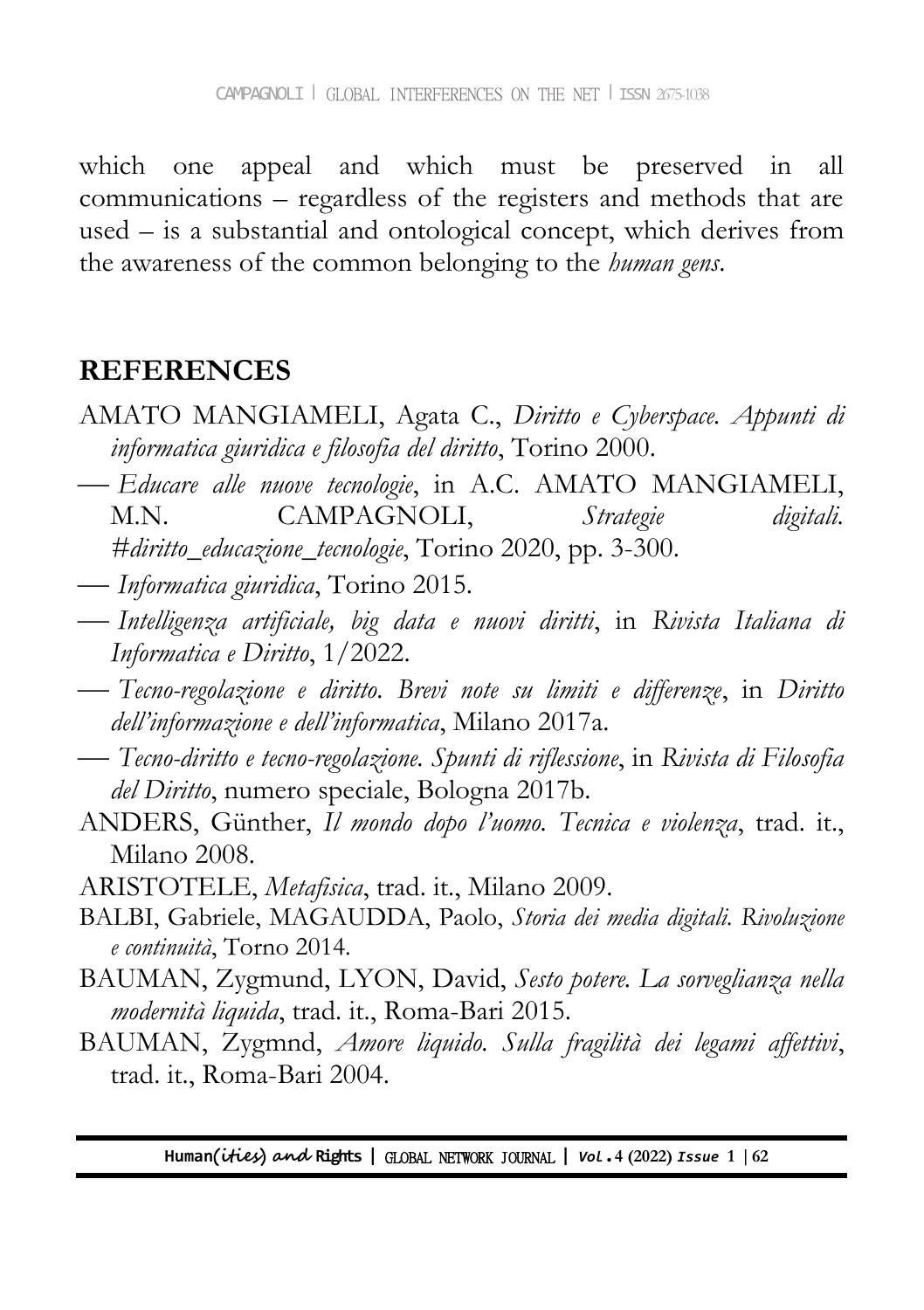- *Le sfide dell'etica*, trad. it., Milano 1993.
- *Vita liquida*, trad.it., Roma-Bari 2006.
- BENANTI, Paolo, *Digital Age. Teoria del cambio d'epoca. Persona, famiglia, società*, Cinisello Balsamo (MI) 2020.
- BENTIVEGNA, Sara, *Teorie delle comunicazioni di massa*, Roma-Bari 2014.
- BERNARDI, Silvia, PALLANTI, Stefano, *"Internet addiction. A descriptive clinical study focusing on comorbidities and dissociative symptoms"*, in *Comprehensive Psychiatry*, 50, 2009, pp. 510-516.
- BISSACA, Elena, CERULO, Massimo, SCARCELLI, Cosimo Marco, *Giovani e social network. Emozioni, costruzione dell'identità, media digitali*, Roma 2021.
- BRUNTON, Steven L., KUTZ, Nathan J., *Data-Driven Science and Engineering: Machine Learning, Dynamical Systems, and Control,* Cambridge 2019.
- BUCKINGHAM, David, *Un manifesto per la media education*, trad. it., Milano 2020.
- CALETTI, Gian Marco, *"Revenge porn" e tutela penale*, in *Diritto Penale Contemporaneo*, 3/2018, pp. 5-41.
- CAMPAGNOLI, Maria Novella, *"Revenge porn". When gender violence goes viral*, in *Humanities and Rights*, Vol. 3, 2/2021, pp. 146-178.
- *Nuovi media: i social network*, in A.C. AMATO MANGIAMELI, M.N. CAMPAGNOLI, *Strategie digitali. #diritto\_educazione\_tecnologie*, Torino 2020a, in particolare pp. 246- 248.
- *Informazione, social network & diritto. Dalle fake news all'hate speech online. Risvolti sociologici, profili giuridici, interventi normativi*, Milano 2020b.
- *Social media e information disorder: questioni di ecologia comunicativa in Rete*. *L'Hate Speech*, in *Dirittifondametali.it,* 2/2020c, pp. 1592-1618.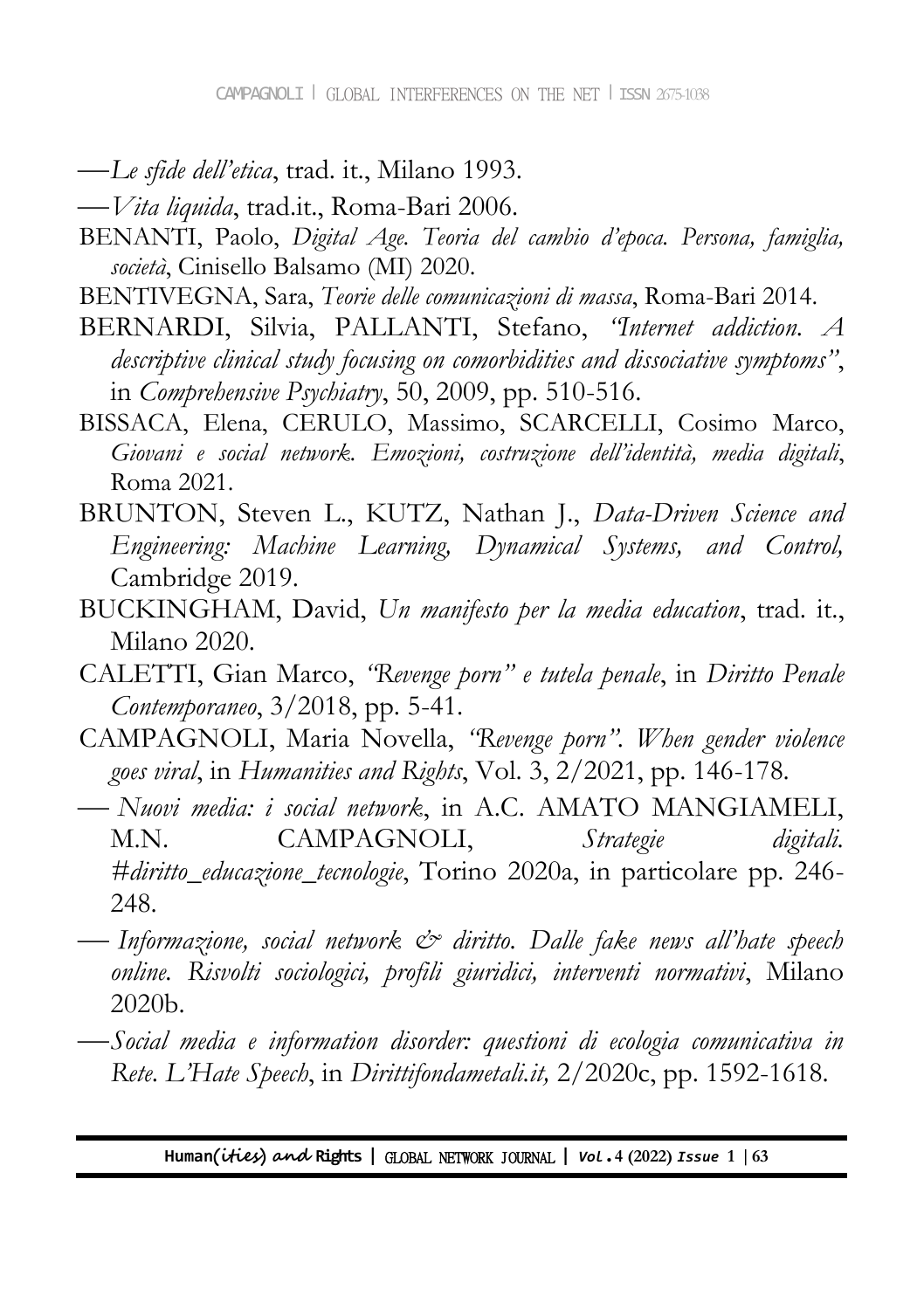- CANTELMI, Tonino, "*IAD. La nuova dipendenza patologia da Internet",* in *Fatto&Diritto,* aprile 2014.
- CANTELMI, Tonino, CARPINO, Valeria, *Amore tecnoliquido. L'evoluzione dei rapporti interpersonali tra social, cybersex e intelligenza artificiale*, Milano, 2021.
- CARESTA, Anna Maria, *Generazione hikikomori. Isolarsi dal mondo, fra web e manga*, Roma 2018.
- CASTELLS, Manuel, *Galassia Internet*, trad. it., Milano 2002.
- CERQUOZZI, Francesca, *Dall'odio all'hate speech. Conoscere l'odio e le sue trasformazioni per poi contrastarlo*, in *Rivista di scienze della comunicazione e di argomentazione giuridica*, 1/2018, pp. 42-53.
- COLOMBO, Fausto, *Controllo, identità, parresia. Un approccio foucaultiano al web 2.0*, in *Comunicazioni sociali*, 2/2012, pp. 197-212.
- *Ecologia dei media. Manifesto per una comunicazione gentile*, Milano 2020.
- *Il potere socievole. Storia e critica dei social media*, Milano 2013.
- COSLIN, Pierre G., *Adolescenti da brivido. Problemi, devianze e incubi dei giovani d'oggi*, trad. it., Milano 2012.
- COTELLI, Mario, *Pornografia domestica, sexting e revenge porn fra minorenni. Alcune osservazioni dopo la pronuncia delle Sezioni Unite n. 51815/18*, in *Giurisprudenza Penale Web*, 3/2019, pp. 1-17.
- CRAIGHERO, Laila, *Neuroni specchio. Vedere è fare,* Bologna 2017.
- DANZI, Bartolo, *Cyberbullismo Cyberstalking, Cybercrime e reati informatici: riconoscerli e combatterli*, Millano 2018.
- DE KERCKHOVE*,* Derrick, *La rete ci renderà stupidi?*, trad. it., Roma 2016.
- DELEUZE, Gilles, GUATTARI, Félix, *L'anti-Edipo*, trad. it., Torino 1975.
- *Millepiani: capitalismo e schizofrenia*, trad. it., Roma 1987.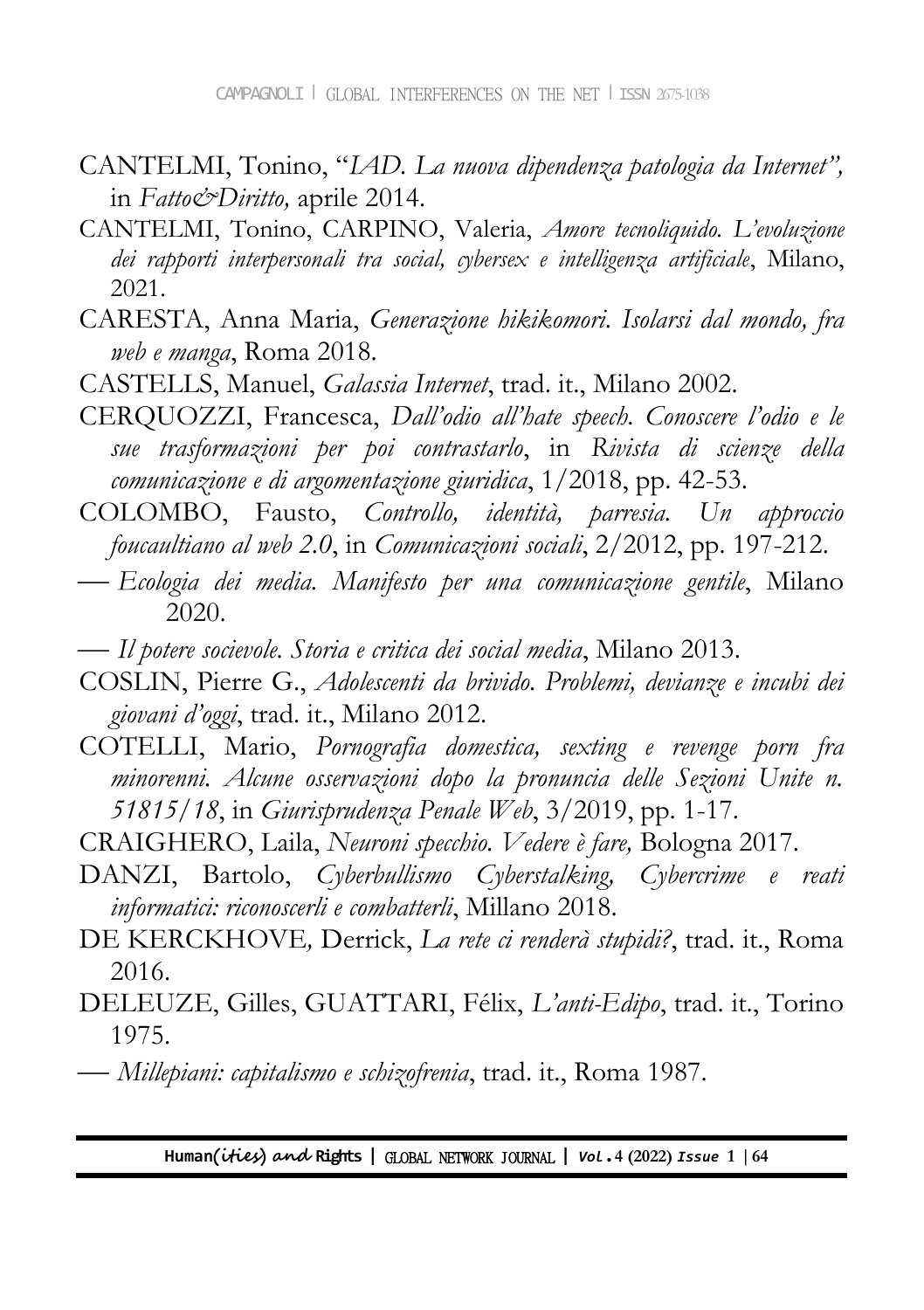*Rizoma*, trad. it., Parma-Lucca 1977.

- DEUTSCH, Randy, *Data-Driven Design and Construction: 25 Strategies for Capturing, Analyzing and Applying Building Data*, New Jersey 2015.
- FLORIDI, Luciano, *La quarta rivoluzione. Come l'infosfera sta trasformando il mondo*, Milano, 2017.
- *Pensare l'infosfera. La filosofia come design concettuale*, Milano, 2020.
- GADAMER, Hans Georg, *Verità e metodo*, trad. it., Milano 1995.
- GALIMBERTI, Umberto, *L'ospite inquietante. Il nichilismo e i giovani*, Milano 2007.
- GARDAGLIONE, Iginio, GAL, Danit, ALVEZ, Thiago, MARTINEZ, Gabriela, *Countering online hate speech*, Parigi 2015.
- GENTA, Maria Luisa, BRIGHI Antonella, GUARINI Annalisa, *Bullismo elettronico: fattori di rischio connessi alle nuove tecnologie,* Roma 2009.
- GHELEN, Arnold, *L'uomo. La sua natura e il suo posto nel mondo*, trad. it., Milano 2010.
- GIDDENS, Anthony, *The Consequences of Modernty,* Stanford (Ca.) 1990.
- GOLEMAN, Daniel, *Intelligenza emotiva*, trad. it., Milano 1995.
- HÄBERLE, Peter, *Diritto e verità*, trad. it., Torino 2009.
- HABERMAS, Jürgen, *Teoria dell'agire comunicativo*, trad. it., Bologna 2017.
- HALÍK, Tomáš, Pazienza con Dio, trad. it., Milano 2020.
- HAN, Byung-Chul, *L'espulsione dell'Altro*, trad. it., Milano, 2017.
- HARARI, Yuval Noah, *Homo Deus. Breve storia del futuro*, trad. it., Milano 2018.
- IACOBINI, Marco, *I neuroni specchio. Come capiamo ciò che fanno gli altri*, Torino 2008.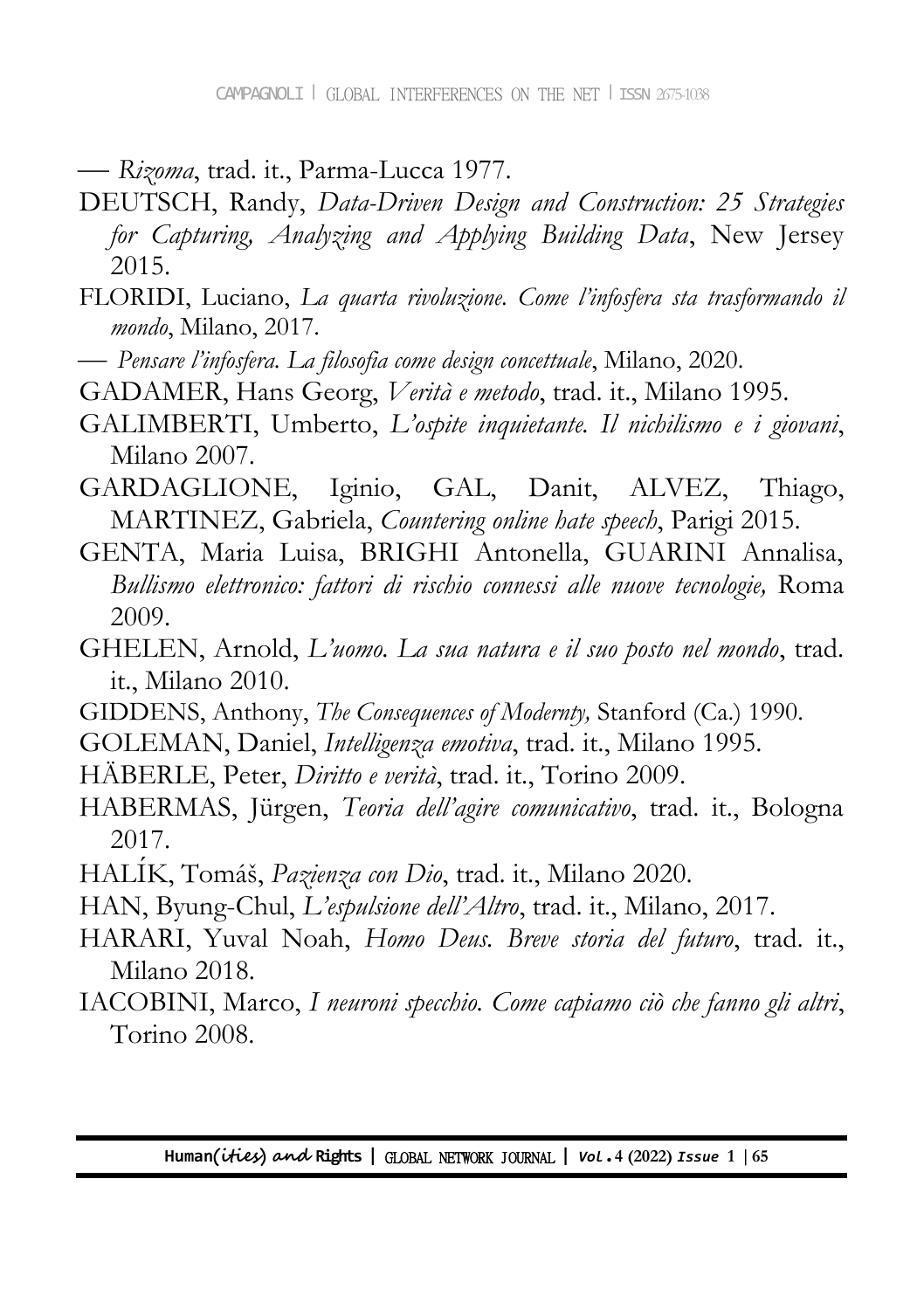- IANNELLI, Laura, *Facebook & Co. Sociologia dei social network sites*, Milano 2011.
- KUTZ, Nathan J., *Data-Driven Modeling & Scientific Computation: Methods for Complex Systems & Big Data*, Oxford 2013.
- LAJOLO DI COSSANO, Ferdinando, *Il diritto di informazione ai tempi del Coronavirus: un diritto fondamentale*, in *Dirittifondamentali.it*, 10.04.2020.
- LÉVINAS, Emmanuel, *Dall'altro all'io*, trad. it., Roma 2002.
- *Totalità e infinito. Saggio sull'esteriorità*, trad. it., Milano 1980.
- LÉVY, Pierre, *Il virtuale*, trad. it., Milano 1997.
- LINTON, Ralph, *The Study of Man*, New York 1936.
- LOVINK, Geert, *Nichilismo digitale. L'altra faccia delle piattaforme*, trad. it., Milano 2019.
- LYON, David, *The Culture of Surveillance: Watching as a way of life*, Cambridge 2018.
- MALDONADO, Tomás, *Critica alla ragione informatica*, Milano 1997.
- MANFREDI, Giancarlo, *Infodemia. I meccanismi complessi della comunicazione nelle emergenze,* Rimini 2015.
- MATTIA, Marco, "*Revenge porn" e suicidio della vittima: il problema della divergenza tra "voluto" e "realizzato" rispetto all'imputazione oggettiva degli eventi psichici*, in *Legislazione penale*, 18.07.2019, pp. 1-71.
- MEAD, George, *Mind, Self, and Society. From the Standpoint of a Social Behaviorist*, Chicago 1934.
- MENDUINI, Enrico, NENCIONI, Giacomo, PANOZZO, Michele, *Social network. Facebook, Twitter e gli altri: relazioni sociali, estetica, emozioni*, Milano 2011.
- MERTON, Robert K., *Social Theory and Social Stracture*, New York 1949.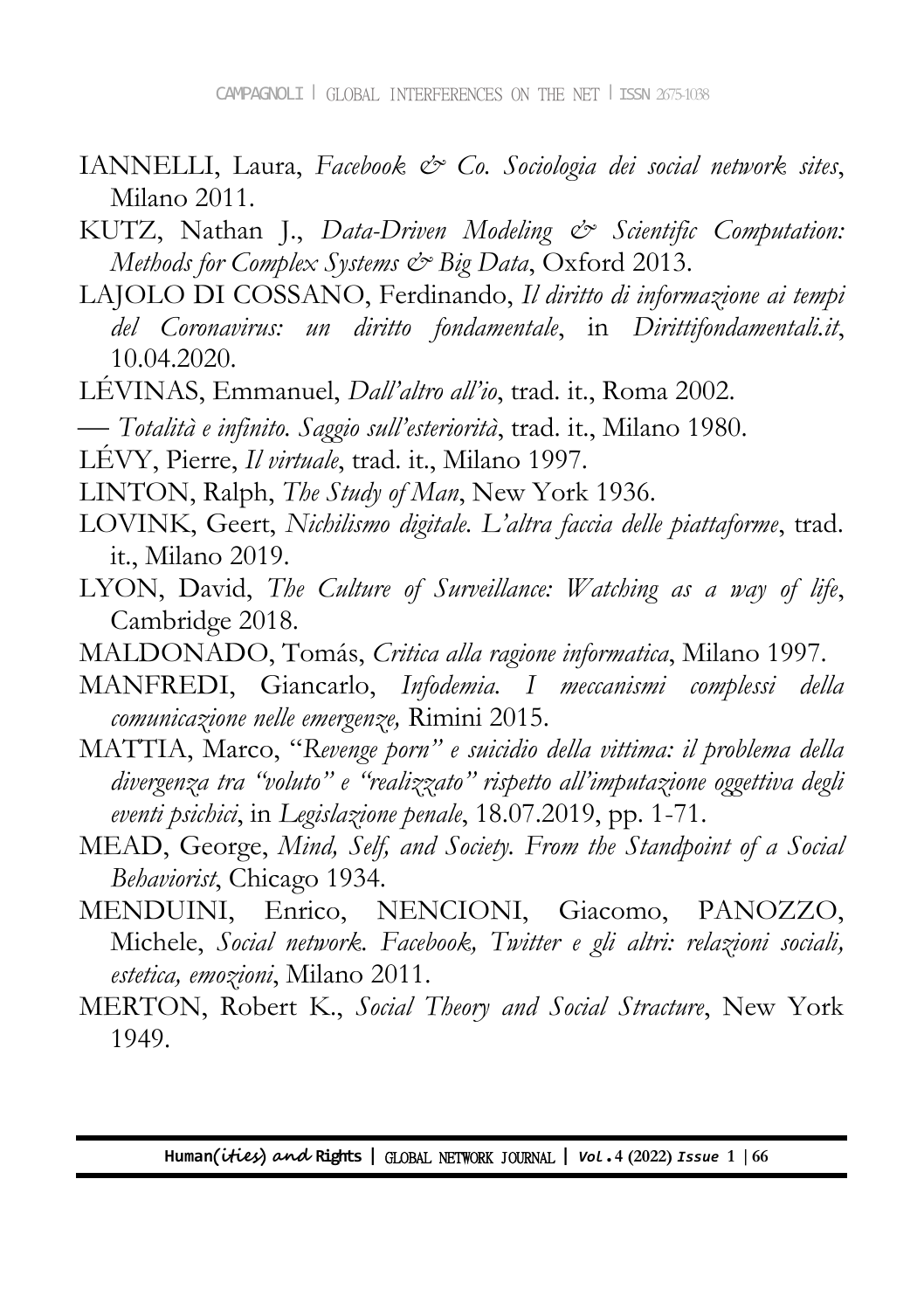- MEZZANOTTE, Massimiliano, *Il revenge porn e i imiti costituzionali alla libertà di manifestazione del pensiero: l'esperienza americana e quella italiana a confronto*, in *Consulta Online*, 06.05.2020, pp. 1-11.
- MILL, John Suart, *On Liberty and The Subjection of Women*, New York 1879.
- MILTON, John, *Areopagitica*, Cambridge 1918.
- MONTANO, Antonella, VALZANIA, Alessando, *Dipendenza da Internet*, Roma 2018.
- PACCAGNELLA, Luciano, *Sociologia della comunicazione nell'era digitale*, Bologna 2020.
- PARSI, Maria Rita, CANTELIMI, Tonino, ORLANDO, Francesca, *L'immaginario prigioniero. Come educare i nostri figli all'uso creativo e responsabile delle nuove tecnologie*, Milano 2009.
- PASTA, Stefano, *Razzismi 2.0. Analisi socioeducativa dell'odio online*, Brescia 2018.
- PASTA, Stefano, SANTERINI, Milena, *Nemmeno con un click. Ragazze e odio online,* Milano 2021.
- PENNETTA, Anna Livia, *Bullismo, cyberbullismo e nuove forme di devianza*, Milano 2019.
- PETRILLI, Raffaella (a cura di), *Hate speech. L'odio nel discorso pubblico. Politica, media, società*, Roma 2019.
- PLATONE, *Protagora*, trad. it., Milano 2001.
- POMETTI, Mara, TISSONI, Francesco, *Comunicare con i dati. L'informazione tra data journalism e data visualization*, Milano 2018.
- PRAVETTONI, Gabriella, *Web Psichology*, Milano 2002.
- PUTNAM, Robert, *Capitale sociale e individualismo*, trad. it., Bologna 2004.
- RHEINGOLD, Howard, *The Virtual Community. Homesteading on the Electronic Frontier*, Reading (Mass.) 1993.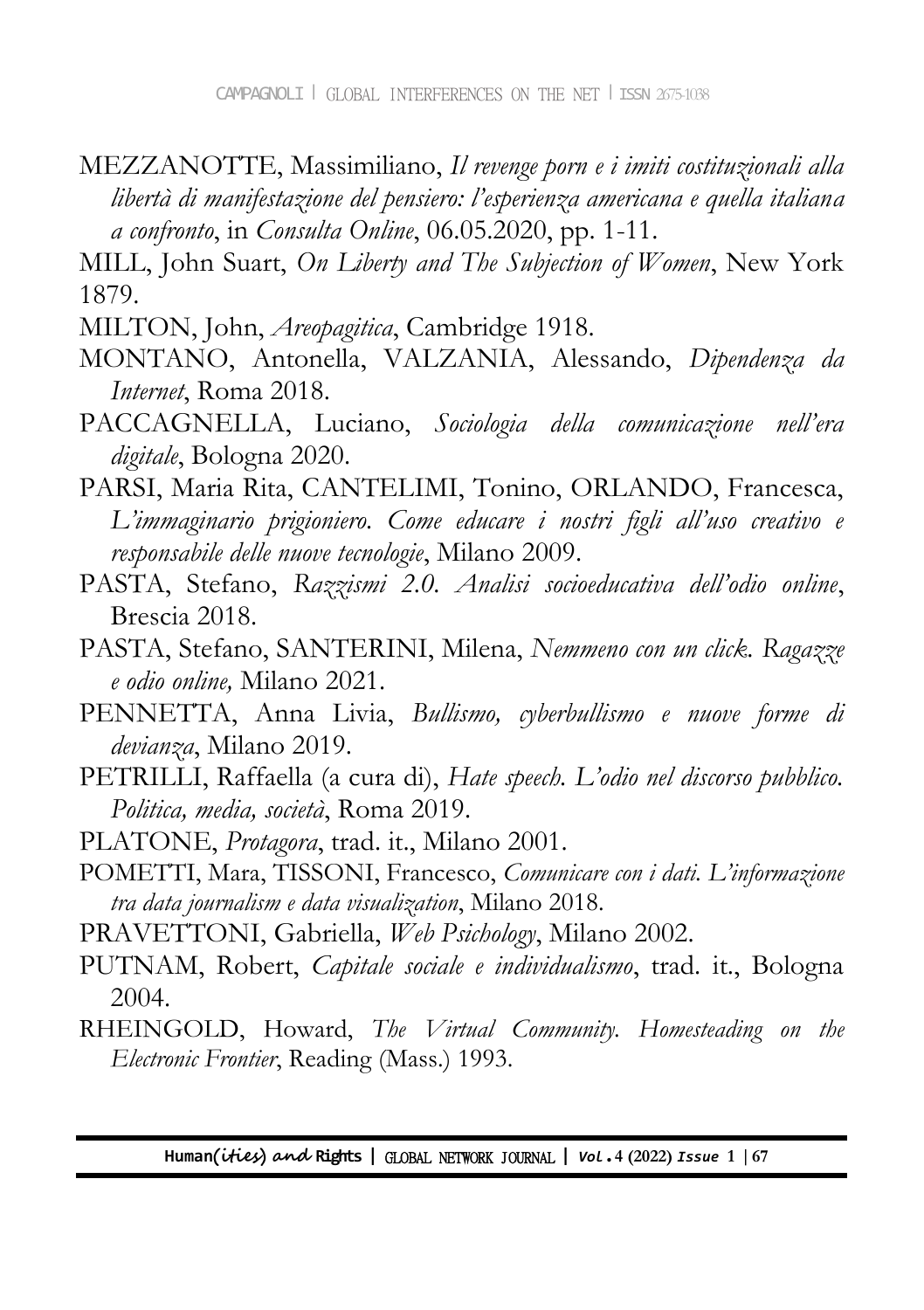- RICCI, Carla, *Hikikomori: adolescenti in volontaria reclusione*, Milano 2017.
- RIVA, Giovanni, *I Social Network*, Torino 2016.
- *"Interreality: A new paradigm for e-health"*, in *Studies in Health Technology and Informatics*, 144, 2009, pp. 3-7.
- RIZZOLATTI, Giacomo, SENIGAGLIA, Corrado, *So quel che fai. Il cervello che agisce e i neuroni specchio,* Milano 2006.
- SALMON, Christian, *Storytelling. La fabbrica delle storie*, trad. it. Roma 2008.
- SALOVEY, Peter, MAYER, John D., *"Emotional Intelligence"*, *Imagination, Cognition and Personality*, 3, 9 (1990), pp. 185-211.
- SANTERINI, Milena, *Discorsi d'odio sul web e strategie di contrasto*, in *Mondi educativi, temi, indagini, suggestioni*, 2/2019, pp. 51-67.
- SARACENI*,* Guido, *"Digital divide and foundamental rights"*, in *Humanities and Rights*, Vol. 2, 1/2020, pp. 66-91.

*"Informational opulence, digital divide and poverty"*, in *Humanities and Rights*, Vol. 3, 2/2021, pp. 180-198.

SERRES, Michael, *Atlas*, Paris 1994.

- SGHERZA, Alessio, *Plandemic, la nuova grande teoria del complotto: "I ricchi del mondo hanno diffuso il coronavirus"*, in *La Repubblica*, 09.05.2020.
- SHANNON, Claude E., WEAVER, Warren, *La teoria matematica delle comunicazioni*, trad. it., Milano 1983.
- SHARIFF, Shaheen, *Sexiting e cyberbullismo. Quali limiti per i ragazzi sempre connessi?*, trad. it., Milano 2016.
- SIMMEL, Georg, *"How is society possible?"*, in *American Journal of Sociology*, XVI, 1910, pp. 372-391.
- *Socievolezza*, trad. it., Milano 1997.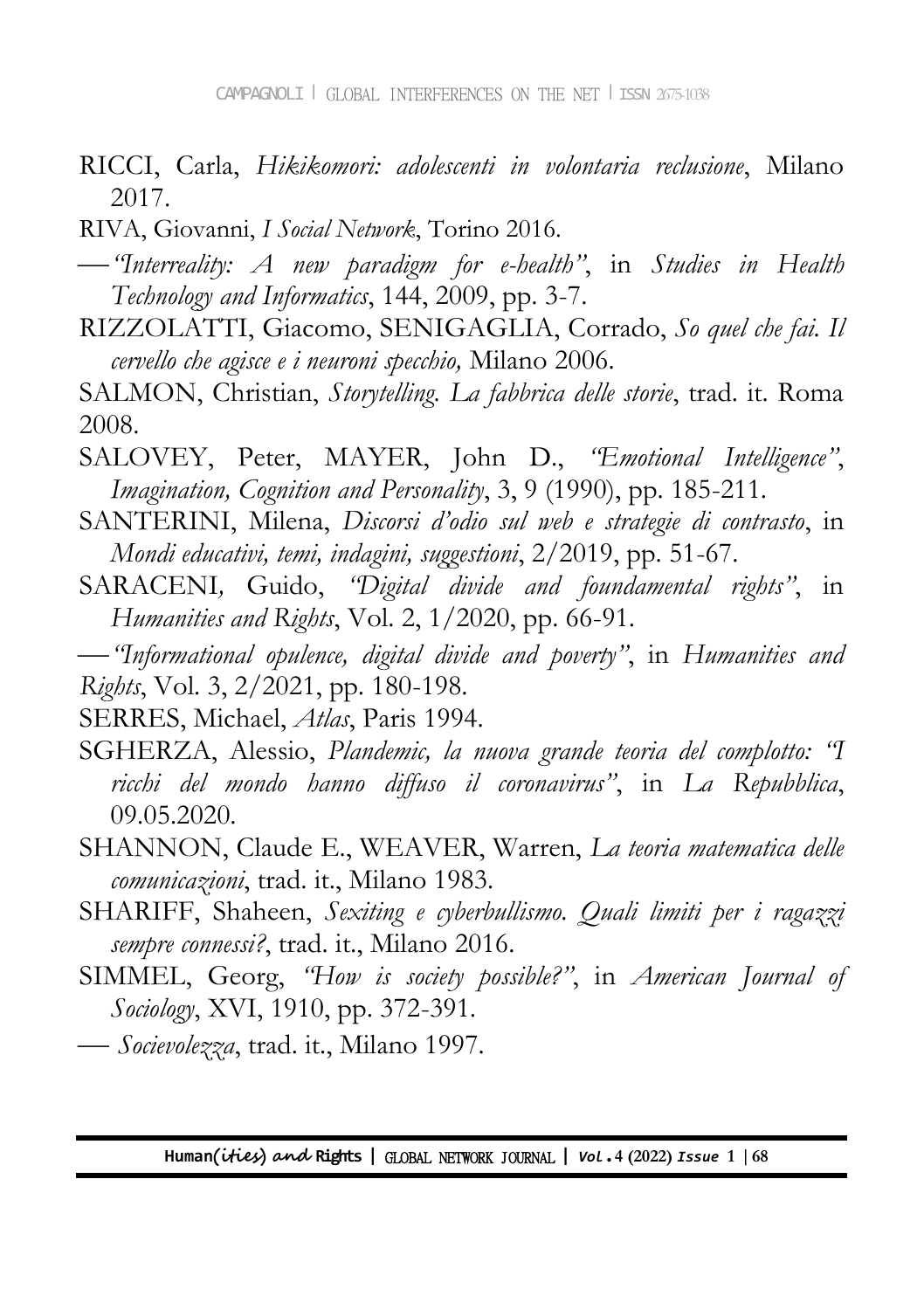- SINGER, Charles, HALL, Alfred R., HOLMYARD, Eric C., WILLIAMS, Trevor, *Storia della tecnologia. Il Rinascimento e l'incontro tra scienza e tecnica*, Torino 2013.
- SOLZANO, Diana, *L'alchimia relazionale. Capitale sociale e Rete*, Milano 2016.
- SORGATO, Alessia (a cura di), *Revenge porn. Aspetti giuridici, informatici e psicologici*, Milano 2020, pp. 215-237.
- SPITZER, Manfred, *Solitudine digitale. Disadattati, isolati, capaci solo di una vita virtuale?*, trad. it., Milano, 2017.
- STELLA, Renato, RIVA Claudio, SCARCELLI Cosimo Marco, DRUSIAN, Michela, *Sociologia dei New Media*, Torino 2014.
- THALER, Richard, SUSTEIN, Cass R., *La spinta gentile. La nuova strategia per migliorare le nostre decisioni su denaro, salute, felicità*, trad. it., Milano 2014.
- TONIONI, Federico, *Cyberbullismo*, Milano 2014.
- TUCIDIDE, *La guerra del Peloponneso*, trad. it., Milano 1985.
- TURKLE, Sherry, *Insieme ma soli. Perché ci aspettiamo sempre più dalla tecnologia e sempre meno dagli altri*, trad. it., Torino, 2019.
- *La conversazione necessaria: La forza del dialogo nell'era digitale*, trad. it., Torino 2016.
- *Life on the Screen: Identity in the Age of the Internet,* 1995.
- VAN DIJCK, José, *Datafication, Dataism and Dataveillance. Big Data between scientific paradigm and ideology*, in *Surveillance & Society*, 12/2014.
- VAN KOKSWIJK, Jacob, *Hum@n, Telecoms & Internet as interface to interreality*, Hoogwoud 2003.
- VIALE, Riccardo, *ltre il nudge. Liberta di scelta, felicita e comportamento*, Bologna 2018.
- VIRILIO, Paul, *La bomba informatica*, trad. it. Milano 2000.